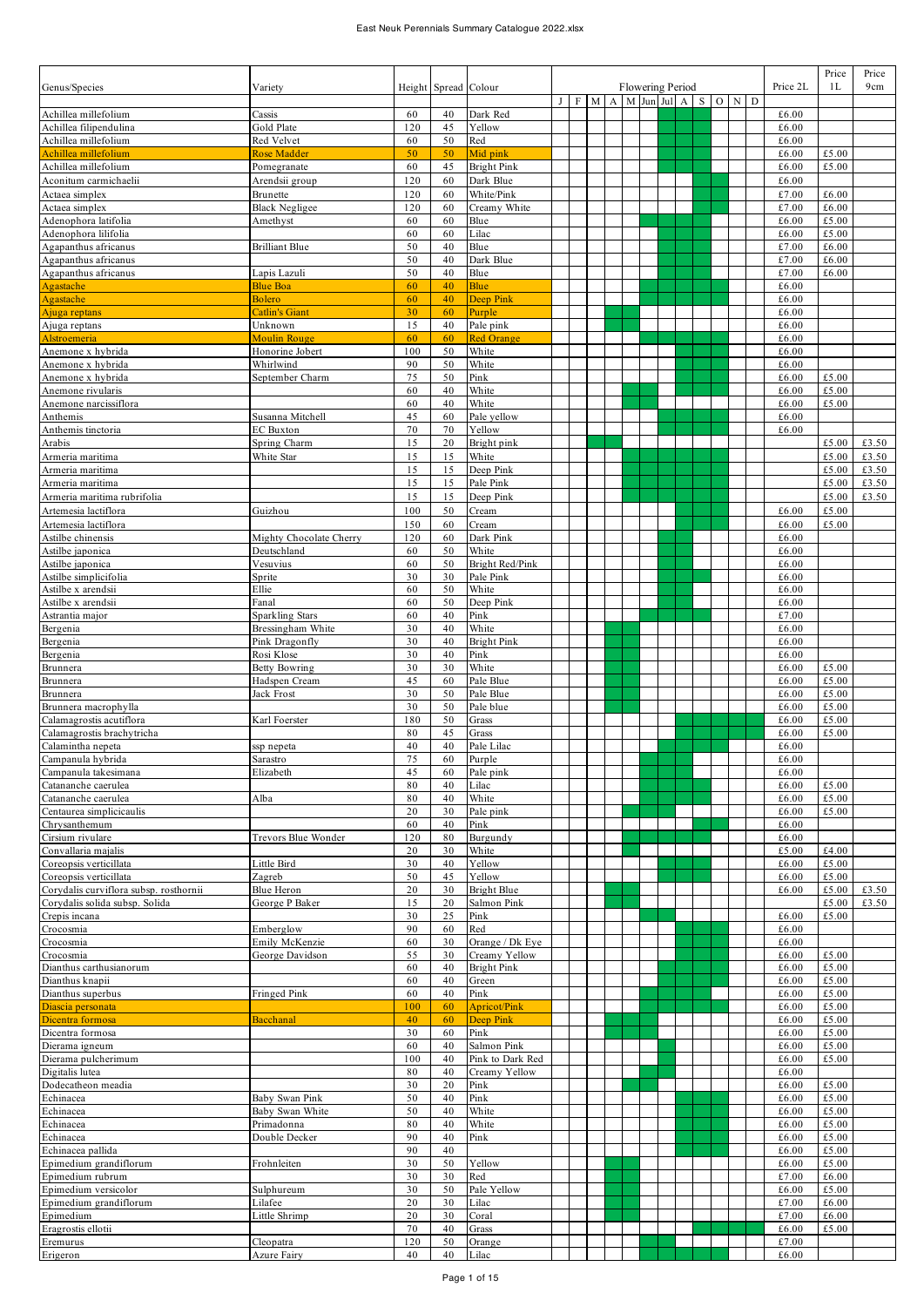|                                                                          |                          |           |          |                                  |  |                  |  |  |                | Price          | Price |
|--------------------------------------------------------------------------|--------------------------|-----------|----------|----------------------------------|--|------------------|--|--|----------------|----------------|-------|
| Genus/Species                                                            | Variety                  | Height    | Spread   | Colour                           |  | Flowering Period |  |  | Price 2L       | 1 <sub>L</sub> | 9cm   |
| Erigeron karvinskianus                                                   |                          | 20        | 30       | Pink/White                       |  |                  |  |  |                | £5.00          | £3.50 |
| Eryngium x zabellii                                                      | Big Blue                 | 60        | 40       | Blue                             |  |                  |  |  | £7.00          |                |       |
| Eryngium x zabellii                                                      | Jos Eijking              | 60        | 40       | Blue                             |  |                  |  |  | £7.00          |                |       |
| Eryngium alpinum                                                         |                          | 60        | 40       | Blue                             |  |                  |  |  | £6.00          | £5.00          |       |
| Erythronium                                                              | Pagoda                   | 30        | 30       | Yellow                           |  |                  |  |  |                | £4.00          |       |
| Euphorbia                                                                | Silver Swan              | 45<br>60  | 40<br>60 | White                            |  |                  |  |  | £6.00<br>£6.00 |                |       |
| Eurybia divaricata (previously Aster divaricatus)<br>Gaillardia aristata | Amber Wheels             | 75        | 40       | Yellow                           |  |                  |  |  | £6.00          |                |       |
| Gaillardia aristata                                                      | Granada                  | 75        | 40       | Red / Yellow rim                 |  |                  |  |  | £6.00          |                |       |
| Gaura lindheimeri                                                        | Summer Breeze            | 80        | 40       | White/Pink                       |  |                  |  |  | £6.00          |                |       |
| Geranium pratense                                                        | Dark Reiter              | 60        | 40       | Lilac (dk foliage)               |  |                  |  |  | £6.00          | £5.00          |       |
| Geranium pratense                                                        | Splish Splash            | 75        | 30       | White/lilac                      |  |                  |  |  | £6.00          | £5.00          |       |
| Geranium                                                                 | Rozanne                  | 50        | 100      | Mauve                            |  |                  |  |  | £7.00          | £6.00          |       |
| Geranium phaeum                                                          |                          | 50        | 40       | Dk Red                           |  |                  |  |  | £6.00          | £5.00          |       |
| Geranium phaeum album                                                    |                          | 50        | 40       | White                            |  |                  |  |  | £6.00          | £5.00          |       |
| Geum avens                                                               | Mai Tai                  | 30        | 30       | Dusky Apricot                    |  |                  |  |  | £6.00          | £5.00          |       |
| Geum avens                                                               | Flames of Passion        | 30        | 30       | Dark Red/Orange                  |  |                  |  |  | £6.00          | £5.00          |       |
| Geum avens                                                               | Lemon Drops              | 30        | 30       | Pale Yellow                      |  |                  |  |  | £6.00          | £5.00          |       |
| Geum avens                                                               | Georgenberg              | 30        | 30       | Yellow Orange                    |  |                  |  |  | £6.00          | £5.00          |       |
| Geum                                                                     | <b>Totally Tangerine</b> | 70        | 45       | Orange                           |  |                  |  |  | £6.00          | £5.00          |       |
| Geum chiloense                                                           | Mrs Bradshaw             | 60        | 60       | Red                              |  |                  |  |  | £6.00          | £5.00          |       |
| Gillenia trifoliata                                                      |                          | 80        | 40       | White                            |  |                  |  |  | £6.00          | £5.00          |       |
| Haberlia                                                                 |                          | 15        | 15       | Lilac                            |  |                  |  |  | £6.00          | £5.00          |       |
| Helenium                                                                 | Rauchtopas               | 80        | 40       | Yellow/Orange                    |  |                  |  |  | £6.00          | £5.00          |       |
| Heliopsis helianthoides                                                  | <b>Bleeding Hearts</b>   | 120       | 40       | Red/Orange                       |  |                  |  |  | £6.00          | £5.00          |       |
| Hemerocallis                                                             | Catherine Woodbury       | 60        | 40       | Pale Pink                        |  |                  |  |  | £6.00          | £5.00          |       |
| Hemerocallis                                                             | Gentle Shepherd          | 60        | 40       | White                            |  |                  |  |  | £6.00          | £5.00          |       |
| Hesperantha coccinea                                                     | Major                    | 60        | 30       | Red                              |  |                  |  |  | £6.00          | £5.00          |       |
| Hesperantha coccinea                                                     | Mrs Hegarty              | 60        | 30       | Mid Pink                         |  |                  |  |  | £6.00          | £5.00          |       |
| Hesperantha coccinea                                                     | <b>Pink Princess</b>     | 60        | 30       | Pale Pink                        |  |                  |  |  | £6.00          | £5.00          |       |
| Heuchera                                                                 | Plum Pudding             | 40        | 40       | Burgundy/Cream                   |  |                  |  |  | £6.00          | £5.00          |       |
| Heucherella                                                              | Brass Lantern            | 35        | 30       | Cream                            |  |                  |  |  | £7.00          | £6.00          |       |
| Iris germanica (Bearded)                                                 |                          | 70        | 40       | <b>Almost Black</b>              |  |                  |  |  | £6.00          | £5.00          |       |
| Iris germanica (Bearded)<br>Iris germanica (Bearded)                     | Jane Phillips            | 120<br>70 | 40<br>40 | Blue<br>Yellow                   |  |                  |  |  | £6.00<br>£6.00 | £5.00<br>£5.00 |       |
|                                                                          |                          | 70        | 40       | White                            |  |                  |  |  | £6.00          | £5.00          |       |
| Iris germanica (Bearded)<br>Iris setosa                                  | Baby Blue                | 30        | 30       | Blue                             |  |                  |  |  | £6.00          | £5.00          |       |
| Iris sibirica                                                            | Butter & Sugar           | 70        | 40       | Creamy Yellow                    |  |                  |  |  | £6.00          |                |       |
| Iris sibirica                                                            | Caesars Brother          | 70        | 40       | Violet                           |  |                  |  |  | £6.00          |                |       |
| Kirengeshoma palmata                                                     | Koreana                  | 100       | 75       | Creamy Yellow                    |  |                  |  |  | £6.00          |                |       |
| Kniphofia                                                                | Alcazar                  | 100       | 60       | <b>Burnt Orange</b>              |  |                  |  |  | £6.00          |                |       |
| Kniphofia                                                                | Tawny King               | 125       | 60       | Terracotta / cream               |  |                  |  |  | £6.00          |                |       |
| Kniphofia                                                                | Wrexham Buttercup        | 100       | 60       | Creamy Yellow                    |  |                  |  |  | £6.00          |                |       |
| Kniphofia citrina                                                        |                          | 75        | 60       | Lime Yellow                      |  |                  |  |  | £6.00          |                |       |
| Lamprocapnos spectabilis (previously Dicentra)                           | Alba                     | 70        | 40       | White                            |  |                  |  |  | £6.00          | £5.00          |       |
| amprocapnos spectabilis (previously Dicentra)                            | Valentine                | 60        | 40       | Red/white                        |  |                  |  |  | £6.00          | £5.00          |       |
| ilium formosanum var pricei                                              |                          | 30        | 20       | White                            |  |                  |  |  | £6.00          | £5.00          |       |
| imonium platyphyllum latifolium.                                         |                          | 60        | 30       | Pale Lavender                    |  |                  |  |  | £6.00          | £5.00          |       |
| Liriope muscari                                                          | Ingwersen                | 30        | 45       | Blue                             |  |                  |  |  | £6.00          | £5.00          |       |
| Lupinus                                                                  | Lupini Red               | 40        | 40       | Pink/Red                         |  |                  |  |  | £6.00          |                |       |
| Lupinus                                                                  | Masterniece              | 75        | 40       | Dk Purple                        |  |                  |  |  | £7.00          | £6.00          |       |
| Lupinus                                                                  | Noble Maiden             | 90        | 60       | White                            |  |                  |  |  | £6.00          |                |       |
| Lupinus                                                                  | The Governor             | 100       | 60       | Purple / white                   |  |                  |  |  | £6.00          |                |       |
| Lupinus                                                                  | Gallery Yellow           | 50<br>50  | 40<br>30 | Yellow                           |  |                  |  |  | £6.00<br>£6.00 |                |       |
| Luzula nivea<br>Lysimachia ephemurum                                     |                          | 130       | 50       | Grass<br>White                   |  |                  |  |  | £6.00          |                |       |
| Lysimachia clethroides                                                   |                          | 80        | 50       | White                            |  |                  |  |  | £6.00          |                |       |
| Lysimachia                                                               | Candela                  | 50        | 40       | White                            |  |                  |  |  | £6.00          |                |       |
| Mecanopsis betonicifolia                                                 | Hensol violet            | 90        | 40       | Violet                           |  |                  |  |  | £6.00          | £5.00          |       |
| Miscanthus                                                               | Malepartus               | 250       | 60       | Grass                            |  |                  |  |  |                |                |       |
| Monarda                                                                  | Cambridge Scarlet        | 100       | 100      | Red                              |  |                  |  |  | £6.00          |                |       |
| Morina longifolia                                                        |                          | 80        | 30       | Pink/White                       |  |                  |  |  | £6.00          |                |       |
| Nepeta mussinii                                                          |                          | 40        | 40       | Blue                             |  |                  |  |  | £6.00          |                |       |
| Nepeta racemosa                                                          | Walker's Low             | 60        | 50       | Blue                             |  |                  |  |  | £6.00          |                |       |
| Omphalodes cappadocica                                                   | Cherry Ingram            | 15        | 30       | Blue/White                       |  |                  |  |  | £6.00          | £5.00          |       |
| Ophiopogon planiscapus                                                   | Nigrescens               | 15        | 20       | Grass                            |  |                  |  |  | £6.00          | £5.00          |       |
| Oryzopsis miliacea                                                       |                          | 100       | 40       | Grass                            |  |                  |  |  | £6.00          | £5.00          |       |
| Papaver                                                                  | Princess Victoria Louise | 90        | 60       | Salmon pink                      |  |                  |  |  | £6.00          |                |       |
| Penstemon digitalis                                                      | Dark Towers              | 75        | 40       | Pale Pink                        |  |                  |  |  | £6.00          |                |       |
| Penstemon                                                                | Pink Bedder              | 80        | 45       | Pink                             |  |                  |  |  | £6.00          | £5.00          |       |
| Penstemon<br>Penstemon                                                   | Raven<br>Garnet          | 80<br>80  | 45<br>45 | Dark puple<br><b>Bright Pink</b> |  |                  |  |  | £6.00<br>£6.00 | £5.00<br>£5.00 |       |
| Persicaria amplexicaulis                                                 | Firetail                 | 80        | 60       | Crimson                          |  |                  |  |  | £6.00          |                |       |
| Persicaria bistorta                                                      | Superba                  | 50        | 50       | Pale Pink                        |  |                  |  |  | £6.00          |                |       |
| Phlox paniculata                                                         | <b>Bright Eyes</b>       | 80        | 50       | Pink/White                       |  |                  |  |  | £6.00          |                |       |
| Phlox divaricata                                                         | Clouds of Perfume        | 35        | 40       | Ice blue                         |  |                  |  |  | £6.00          | £5.00          |       |
| Phlox paniculata                                                         | Grenadine Dream          | 80        | 40       | <b>Bright Pink</b>               |  |                  |  |  | £6.00          | £5.00          |       |
| Phlox paniculata                                                         | Nicky                    | 100       | 40       | Dark lilac                       |  |                  |  |  | £6.00          | £5.00          |       |
| Phlox paniculata                                                         | Mount Fuji               | 90        | 40       | White                            |  |                  |  |  | £6.00          | £5.00          |       |
| Physostegia virginiana                                                   | Crystal Peak White       | 90        | 50       | White                            |  |                  |  |  | £6.00          |                |       |
| Potentilla                                                               | Ron Macbeath             | 30        | 60       | Mid Pink                         |  |                  |  |  | £6.00          |                |       |
| Potentilla tonguei                                                       |                          | 20        | 40       | Orange                           |  |                  |  |  | £6.00          |                |       |
| Primula vulgaris                                                         |                          | 15        | 20       | Various                          |  |                  |  |  | £6.00          | £5.00          |       |
| Primula                                                                  | Sue Jervis               | 15        | 20       | Dusky pink                       |  |                  |  |  | £6.00          | £5.00          |       |
| Primula alpicola                                                         | Alba                     | 40        | 20       | Creamy White                     |  |                  |  |  | £6.00          | £5.00          |       |
| Primula belarina                                                         | Buttermilk               | 15        | 20       | Pale cream                       |  |                  |  |  | £6.00          | £5.00          |       |
| Primula                                                                  |                          | 15        | 20       | Various double                   |  |                  |  |  | £6.00          | £5.00          |       |
| Primula belarina                                                         | Valentine                | 15        | 20       | Red                              |  |                  |  |  | £6.00          | £5.00          |       |
| Primula denticulata                                                      |                          | 40        | 30       | Various                          |  |                  |  |  | £6.00          | £5.00          |       |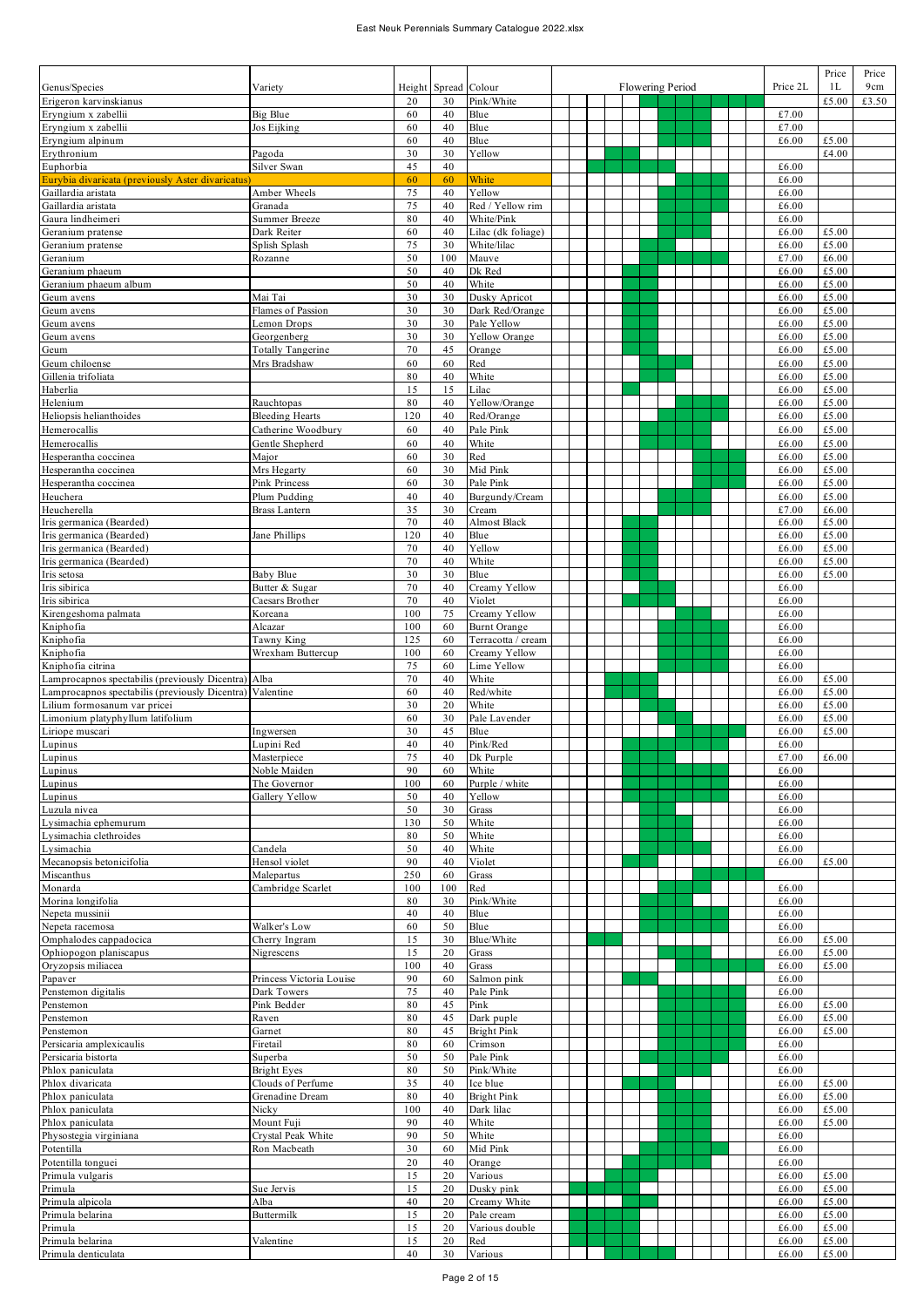## East Neuk Perennials Summary Catalogue 2022.xlsx

|                                      |                    |        |        |                |  |                  |  |          | Price | Price |
|--------------------------------------|--------------------|--------|--------|----------------|--|------------------|--|----------|-------|-------|
| Genus/Species                        | Variety            | Height | Spread | Colour         |  | Flowering Period |  | Price 2L | 1L    | 9cm   |
| Primula florindae                    |                    | 70     | 50     | Yellow         |  |                  |  | £6.00    | £5.00 |       |
| Primula japonica                     | Millers Crimson    | 45     | 30     | Reddish purple |  |                  |  | £6.00    | £5.00 |       |
| Primula x pubescens (Auricula)       |                    | 20     | 20     | Purple         |  |                  |  | £6.00    | £5.00 |       |
| Primula x pubescens (Auricula)       |                    | 15     | 15     | Dusky Yellow   |  |                  |  | £6.00    | £5.00 |       |
| Pulmonaria                           | <b>Blue Ensign</b> | 30     | 35     | <b>Blue</b>    |  |                  |  | £6.00    | £5.00 |       |
| Pulmonaria                           | Opal               | 30     | 40     | Pale blue      |  |                  |  | £6.00    | £5.00 |       |
| Pulsatilla vulgaris var.rubra        |                    | 30     | 30     | Red            |  |                  |  | £6.00    |       |       |
| Ranunculus aconitifolius             | Flore Pleno        | 60     | 50     | White          |  |                  |  | £6.00    |       |       |
| Rudbeckia                            | Goldsturm          | 50     | 50     | Yellow         |  |                  |  | £6.00    | £5.00 |       |
| Salvia hians                         |                    | 60     | 50     | Blue           |  |                  |  | £6.00    |       |       |
| Salvia nemerosa                      | Amethyst           | 70     | 50     | Blue/Violet    |  |                  |  | £6.00    | £5.00 |       |
| Salvia nemerosa                      | Caradonna          | 50     | 30     | Blue/Violet    |  |                  |  | £6.00    | £5.00 |       |
| Salvia nemerosa                      | East Friesland     | 50     | 50     | Blue           |  |                  |  | £6.00    | £5.00 |       |
| Saxifraga canis dalmatica            |                    | 10     | 20     |                |  |                  |  |          | £5.00 | £4.00 |
| Saxifraga x urbium                   | London's Pride     | 30     | 60     | Pale pink      |  |                  |  | £5.00    | £4.00 |       |
| Scabiosa caucasica                   | Fama Dark Blue     | 50     | 50     | Denim Blue     |  |                  |  | £6.00    | £5.00 |       |
| Scabiosa caucasica                   | Fama Pale Blue     | 50     | 50     | Lilac blue     |  |                  |  | £6.00    | £5.00 |       |
| Scabiosa caucasica                   | Fama White         | 50     | 50     | Creamy White   |  |                  |  | £6.00    | £5.00 |       |
| Scilla peruviana                     |                    | 40     | 40     | Blue           |  |                  |  |          | £4.00 |       |
| Scutellaria incana                   |                    | 75     | 50     | Blue           |  |                  |  | £6.00    | £5.00 |       |
| Sedum (now Hylotelephium)            | September Glow     | 40     | 70     | Pink           |  |                  |  | £6.00    | £5.00 |       |
| Sedum (now Hylotelephium)            | Red Cauli          | 30     | 50     | Red            |  |                  |  | £6.00    | £5.00 |       |
| Sedum (now Hylotelephium)            | Matrona            | 40     | 50     | Dusky pink     |  |                  |  | £6.00    |       |       |
| Sedum ewersii                        | Rose Carpet        | 15     | 20     | Dark pink      |  |                  |  |          | £5.00 | £3.50 |
| Sedum spectabile (now Hylotelephium) | Autumn Joy         | 40     | 40     | Pink           |  |                  |  | £6.00    | £5.00 |       |
| Senecio polyodon                     |                    | 40     | 30     | Pink           |  |                  |  | £6.00    | £5.00 |       |
| Sidalcea                             | Brilliant          | 90     | 45     | Deep Pink      |  |                  |  | £6.00    | £5.00 |       |
| Sidalcea                             | Elsie Heugh        | 90     | 45     | Pale pink      |  |                  |  | £6.00    |       |       |
| Sisyrinchium                         | Biscuitella        | 20     | 15     | Cream          |  |                  |  | £6.00    | £5.00 | £3.50 |
| Sisvrinchium                         | California Skies   | 20     | 15     | Blue           |  |                  |  |          | £5.00 | £3.50 |
| Soldanella                           | Spring Symphony    | 10     | 10     | Lilac          |  |                  |  |          | £5.00 | £3.50 |
| Solidago                             | Fireworks          | 90     | 45     | Yellow         |  |                  |  | £6.00    | £5.00 |       |
| Symphyotrichum (previously Aster)    | Jennv              | 45     | 40     | Deep Pink      |  |                  |  | £6.00    | £5.00 |       |
| Symphyotrichum (previously Aster)    | Little Carlow      | 100    | 40     | Lilac          |  |                  |  | £6.00    | £5.00 |       |
| Symphyotrichum (previously Aster)    | Patricia Ballard   | 90     | 50     | Pink           |  |                  |  | £6.00    | £5.00 |       |
| Teucrium lucidrys                    |                    | 25     | 30     | Pink           |  |                  |  | £6.00    | £5.00 |       |
| Teucrium hircanicum                  | Purple Tails       | 60     | 40     | Purple         |  |                  |  | £6.00    | £5.00 |       |
| Tiarella whervii                     | Iron Butterfly     | 20     | 30     | White/pink     |  |                  |  | £6.00    | £5.00 |       |
| Tradescantia andersoniana            | Bilberry Ice       | 30     | 30     | White / Lilac  |  |                  |  | £6.00    | £5.00 |       |
| Tradescantia andersoniana            | Carmine Glow       | 50     | 50     | Purple/Pink    |  |                  |  | £6.00    | £5.00 |       |
| Tradescantia andersoniana            | Isis               | 60     | 45     | Purple         |  |                  |  | £6.00    | £5.00 |       |
| Tradescantia andersoniana            | Innocence          | 50     | 50     | White          |  |                  |  | £6.00    | £5.00 |       |
| Trollius x cultorum                  | Alabaster          | 60     | 40     | Creamy Yellow  |  |                  |  | £7.00    | £6.00 |       |
| Trollius                             | Golden Queen       | 90     | 50     | Golden orange  |  |                  |  | £6.00    | £5.00 |       |
| Verbena officinalis var. grandiflora | Bampton            | 80     | 60     | Pink/Purple    |  |                  |  | £6.00    | £5.00 |       |
| Verbena bonariensis                  |                    | 120    | 40     | Purple         |  |                  |  | £6.00    | £5.00 |       |
| Verbena hastata                      | <b>Blue Spires</b> | 120    | 40     | Lilac blue     |  |                  |  | £6.00    | £5.00 |       |
| Veronica                             | Eveline            | 50     | 30     | Purple         |  |                  |  | £6.00    | £5.00 |       |
| Veronicastrum virginicum             | Fascination        | 180    | 45     | Pale Lilac     |  |                  |  | £6.00    | £5.00 |       |
| Veronicastrum virginicum             | Cupid              | 120    | 45     | Dark lilac     |  |                  |  | £6.00    | £5.00 |       |
|                                      |                    |        |        |                |  |                  |  |          |       |       |
| Veronicastrum virginicum             | alba / pink        | 150    | 50     | White / pink   |  |                  |  | £6.00    | £5.00 |       |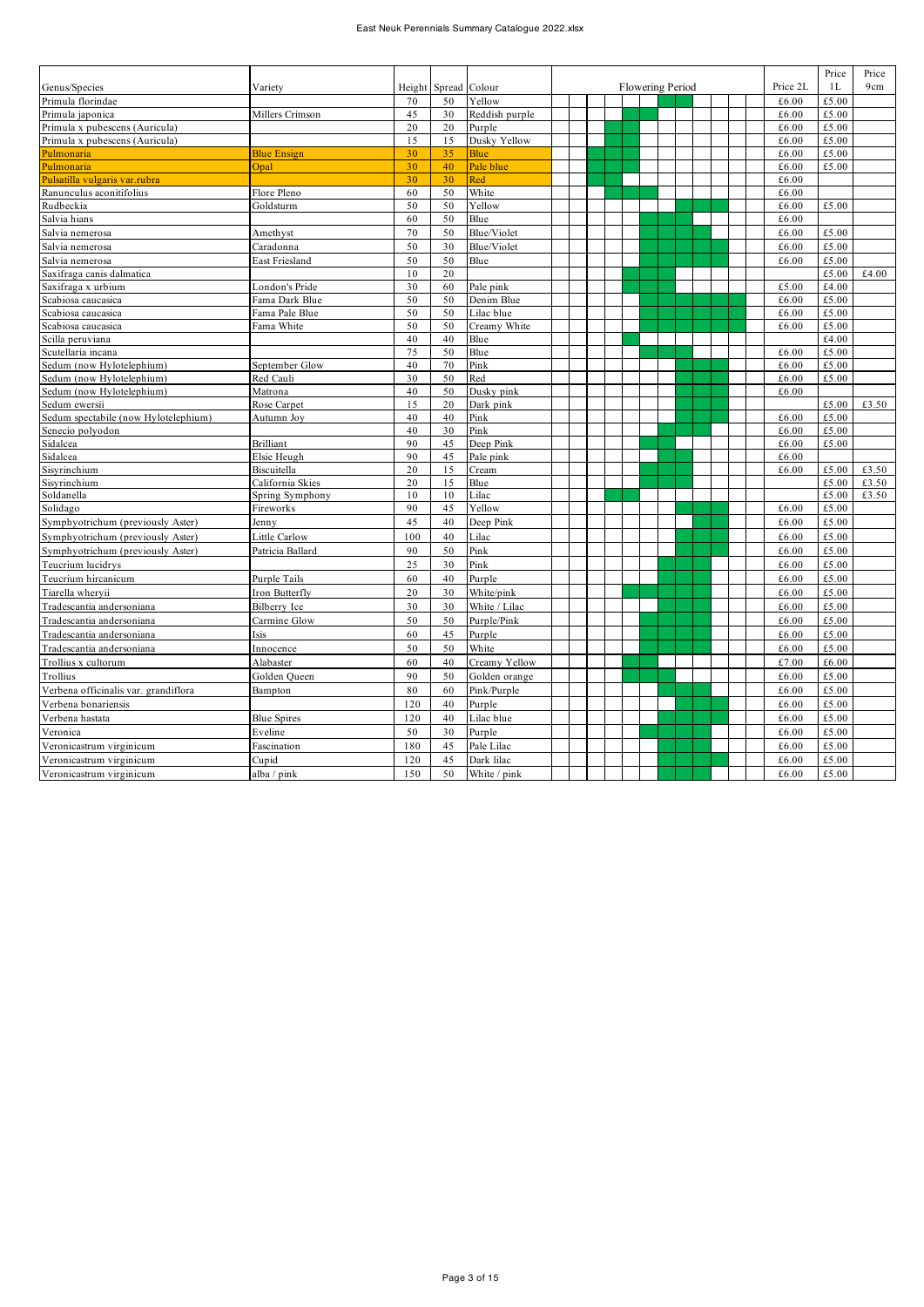| 70<br>45<br>White Pearl<br>120<br>60<br>Actaea matsumurae<br><b>Black Adder</b><br>45<br>Agastache<br>90<br>Catlin's Giant<br>30<br>60<br>Ajuga reptans<br>Alchemilla mollis<br>75<br>60<br>Alstroemeria<br>Inca Goal<br>25<br>50<br>Alstroemeria<br>Inca Ice<br>50<br>60<br>60<br>Alstroemeria<br>Unknown<br>45<br>50<br>40<br>Anemone narcissiflora<br>Anemone x hybrida<br>40<br>60<br>Pretty Lady Susan<br>Anthemis<br>60<br>Susanna Mitchell<br>45<br>Aquilegia canadensis<br>30<br>60<br>Aquilegia chrysantha<br>Denver Gold<br>80<br>40<br>Aquilegia skinneri<br>Tequila Sunrise<br>30<br>60<br>Aquilegia viridiflora<br><b>Chocolate Soldier</b><br>30<br>30<br>Artemesia lactiflora<br>60<br>150<br>40<br><b>Aster amellus</b><br><b>Violet Queen</b><br>40<br>Buckland<br>Astrantia major<br>50<br>70<br>Astrantia major<br>40<br>Roma<br>60<br>Autumn Magic<br>Bergenia<br>30<br>40<br><b>Looking Glass</b><br>30<br>50<br>Brunnera<br>Calamagrostis brachytrica<br>60<br>100<br>Calamintha grandiflora<br>Elfin Purple<br>40<br>40<br><b>Blue Cloud</b><br>Calamintha nepeta<br>40<br>40<br>30<br>Calla hybrida<br>Crystal Clear<br>40<br>Campanula lactiflora<br>Prichard's Variety<br>75<br>60<br>Coreopsis verticillata<br>45<br>45<br>Imperial Sun<br>20<br>Cornus canadensis<br>10<br>Dahlia<br>Bishop of Llandaff<br>80<br>45<br>Tatra Gold<br>Deschampsia<br>20<br>30<br>Dianthus knapii<br>50<br>30<br>Yellow Harmony<br>King of Hearts<br>30<br>40<br>Dicentra formosa<br>Baby Swan Pink<br>50<br>40<br>Echinacea purpurea<br>40<br>Echinacea purpurea<br>Baby Swan White<br>50<br>Primadonna White<br>40<br>Echinacea purpurea<br>80<br>Double Decker<br>90<br>40<br>Echinacea purpurea<br>Echinops ritro<br>Veitchs Blue<br>40<br>90<br>Epimedium<br>Little Shrimp<br>30<br>40<br>Epimedium grandiflorum<br>Lilafee<br>25<br>30<br>Erigeron<br>Pink Jewel<br>40<br>30<br>Erigeron glaucus<br>Sea Breeze<br>45<br>30<br>Erodium<br>30<br>Felicity<br>15<br>Eryngium alpinum<br>Eupatorium dubium<br>Baby Joe<br>100<br>80<br>Euphorbia<br><b>Ascot Rainbow</b><br>50<br>50<br>Euphorbia<br><b>Black Pearl</b><br>60<br>70<br>Euphorbia myrsinites<br>50<br>20<br>Geranium<br>Guiseppe<br>Geranium<br>Splish Splash | Genus/Species        | Variety     | Height Spread |
|------------------------------------------------------------------------------------------------------------------------------------------------------------------------------------------------------------------------------------------------------------------------------------------------------------------------------------------------------------------------------------------------------------------------------------------------------------------------------------------------------------------------------------------------------------------------------------------------------------------------------------------------------------------------------------------------------------------------------------------------------------------------------------------------------------------------------------------------------------------------------------------------------------------------------------------------------------------------------------------------------------------------------------------------------------------------------------------------------------------------------------------------------------------------------------------------------------------------------------------------------------------------------------------------------------------------------------------------------------------------------------------------------------------------------------------------------------------------------------------------------------------------------------------------------------------------------------------------------------------------------------------------------------------------------------------------------------------------------------------------------------------------------------------------------------------------------------------------------------------------------------------------------------------------------------------------------------------------------------------------------------------------------------------------------------------------------------------------------------------------------------------------------------------------------------------------------------------------------------------|----------------------|-------------|---------------|
|                                                                                                                                                                                                                                                                                                                                                                                                                                                                                                                                                                                                                                                                                                                                                                                                                                                                                                                                                                                                                                                                                                                                                                                                                                                                                                                                                                                                                                                                                                                                                                                                                                                                                                                                                                                                                                                                                                                                                                                                                                                                                                                                                                                                                                          | Achillea millefolium | Summer Wine |               |
|                                                                                                                                                                                                                                                                                                                                                                                                                                                                                                                                                                                                                                                                                                                                                                                                                                                                                                                                                                                                                                                                                                                                                                                                                                                                                                                                                                                                                                                                                                                                                                                                                                                                                                                                                                                                                                                                                                                                                                                                                                                                                                                                                                                                                                          |                      |             |               |
|                                                                                                                                                                                                                                                                                                                                                                                                                                                                                                                                                                                                                                                                                                                                                                                                                                                                                                                                                                                                                                                                                                                                                                                                                                                                                                                                                                                                                                                                                                                                                                                                                                                                                                                                                                                                                                                                                                                                                                                                                                                                                                                                                                                                                                          |                      |             |               |
|                                                                                                                                                                                                                                                                                                                                                                                                                                                                                                                                                                                                                                                                                                                                                                                                                                                                                                                                                                                                                                                                                                                                                                                                                                                                                                                                                                                                                                                                                                                                                                                                                                                                                                                                                                                                                                                                                                                                                                                                                                                                                                                                                                                                                                          |                      |             |               |
|                                                                                                                                                                                                                                                                                                                                                                                                                                                                                                                                                                                                                                                                                                                                                                                                                                                                                                                                                                                                                                                                                                                                                                                                                                                                                                                                                                                                                                                                                                                                                                                                                                                                                                                                                                                                                                                                                                                                                                                                                                                                                                                                                                                                                                          |                      |             |               |
|                                                                                                                                                                                                                                                                                                                                                                                                                                                                                                                                                                                                                                                                                                                                                                                                                                                                                                                                                                                                                                                                                                                                                                                                                                                                                                                                                                                                                                                                                                                                                                                                                                                                                                                                                                                                                                                                                                                                                                                                                                                                                                                                                                                                                                          |                      |             |               |
|                                                                                                                                                                                                                                                                                                                                                                                                                                                                                                                                                                                                                                                                                                                                                                                                                                                                                                                                                                                                                                                                                                                                                                                                                                                                                                                                                                                                                                                                                                                                                                                                                                                                                                                                                                                                                                                                                                                                                                                                                                                                                                                                                                                                                                          |                      |             |               |
|                                                                                                                                                                                                                                                                                                                                                                                                                                                                                                                                                                                                                                                                                                                                                                                                                                                                                                                                                                                                                                                                                                                                                                                                                                                                                                                                                                                                                                                                                                                                                                                                                                                                                                                                                                                                                                                                                                                                                                                                                                                                                                                                                                                                                                          |                      |             |               |
|                                                                                                                                                                                                                                                                                                                                                                                                                                                                                                                                                                                                                                                                                                                                                                                                                                                                                                                                                                                                                                                                                                                                                                                                                                                                                                                                                                                                                                                                                                                                                                                                                                                                                                                                                                                                                                                                                                                                                                                                                                                                                                                                                                                                                                          |                      |             |               |
|                                                                                                                                                                                                                                                                                                                                                                                                                                                                                                                                                                                                                                                                                                                                                                                                                                                                                                                                                                                                                                                                                                                                                                                                                                                                                                                                                                                                                                                                                                                                                                                                                                                                                                                                                                                                                                                                                                                                                                                                                                                                                                                                                                                                                                          |                      |             |               |
|                                                                                                                                                                                                                                                                                                                                                                                                                                                                                                                                                                                                                                                                                                                                                                                                                                                                                                                                                                                                                                                                                                                                                                                                                                                                                                                                                                                                                                                                                                                                                                                                                                                                                                                                                                                                                                                                                                                                                                                                                                                                                                                                                                                                                                          |                      |             |               |
|                                                                                                                                                                                                                                                                                                                                                                                                                                                                                                                                                                                                                                                                                                                                                                                                                                                                                                                                                                                                                                                                                                                                                                                                                                                                                                                                                                                                                                                                                                                                                                                                                                                                                                                                                                                                                                                                                                                                                                                                                                                                                                                                                                                                                                          |                      |             |               |
|                                                                                                                                                                                                                                                                                                                                                                                                                                                                                                                                                                                                                                                                                                                                                                                                                                                                                                                                                                                                                                                                                                                                                                                                                                                                                                                                                                                                                                                                                                                                                                                                                                                                                                                                                                                                                                                                                                                                                                                                                                                                                                                                                                                                                                          |                      |             |               |
|                                                                                                                                                                                                                                                                                                                                                                                                                                                                                                                                                                                                                                                                                                                                                                                                                                                                                                                                                                                                                                                                                                                                                                                                                                                                                                                                                                                                                                                                                                                                                                                                                                                                                                                                                                                                                                                                                                                                                                                                                                                                                                                                                                                                                                          |                      |             |               |
|                                                                                                                                                                                                                                                                                                                                                                                                                                                                                                                                                                                                                                                                                                                                                                                                                                                                                                                                                                                                                                                                                                                                                                                                                                                                                                                                                                                                                                                                                                                                                                                                                                                                                                                                                                                                                                                                                                                                                                                                                                                                                                                                                                                                                                          |                      |             |               |
|                                                                                                                                                                                                                                                                                                                                                                                                                                                                                                                                                                                                                                                                                                                                                                                                                                                                                                                                                                                                                                                                                                                                                                                                                                                                                                                                                                                                                                                                                                                                                                                                                                                                                                                                                                                                                                                                                                                                                                                                                                                                                                                                                                                                                                          |                      |             |               |
|                                                                                                                                                                                                                                                                                                                                                                                                                                                                                                                                                                                                                                                                                                                                                                                                                                                                                                                                                                                                                                                                                                                                                                                                                                                                                                                                                                                                                                                                                                                                                                                                                                                                                                                                                                                                                                                                                                                                                                                                                                                                                                                                                                                                                                          |                      |             |               |
|                                                                                                                                                                                                                                                                                                                                                                                                                                                                                                                                                                                                                                                                                                                                                                                                                                                                                                                                                                                                                                                                                                                                                                                                                                                                                                                                                                                                                                                                                                                                                                                                                                                                                                                                                                                                                                                                                                                                                                                                                                                                                                                                                                                                                                          |                      |             |               |
|                                                                                                                                                                                                                                                                                                                                                                                                                                                                                                                                                                                                                                                                                                                                                                                                                                                                                                                                                                                                                                                                                                                                                                                                                                                                                                                                                                                                                                                                                                                                                                                                                                                                                                                                                                                                                                                                                                                                                                                                                                                                                                                                                                                                                                          |                      |             |               |
|                                                                                                                                                                                                                                                                                                                                                                                                                                                                                                                                                                                                                                                                                                                                                                                                                                                                                                                                                                                                                                                                                                                                                                                                                                                                                                                                                                                                                                                                                                                                                                                                                                                                                                                                                                                                                                                                                                                                                                                                                                                                                                                                                                                                                                          |                      |             |               |
|                                                                                                                                                                                                                                                                                                                                                                                                                                                                                                                                                                                                                                                                                                                                                                                                                                                                                                                                                                                                                                                                                                                                                                                                                                                                                                                                                                                                                                                                                                                                                                                                                                                                                                                                                                                                                                                                                                                                                                                                                                                                                                                                                                                                                                          |                      |             |               |
|                                                                                                                                                                                                                                                                                                                                                                                                                                                                                                                                                                                                                                                                                                                                                                                                                                                                                                                                                                                                                                                                                                                                                                                                                                                                                                                                                                                                                                                                                                                                                                                                                                                                                                                                                                                                                                                                                                                                                                                                                                                                                                                                                                                                                                          |                      |             |               |
|                                                                                                                                                                                                                                                                                                                                                                                                                                                                                                                                                                                                                                                                                                                                                                                                                                                                                                                                                                                                                                                                                                                                                                                                                                                                                                                                                                                                                                                                                                                                                                                                                                                                                                                                                                                                                                                                                                                                                                                                                                                                                                                                                                                                                                          |                      |             |               |
|                                                                                                                                                                                                                                                                                                                                                                                                                                                                                                                                                                                                                                                                                                                                                                                                                                                                                                                                                                                                                                                                                                                                                                                                                                                                                                                                                                                                                                                                                                                                                                                                                                                                                                                                                                                                                                                                                                                                                                                                                                                                                                                                                                                                                                          |                      |             |               |
|                                                                                                                                                                                                                                                                                                                                                                                                                                                                                                                                                                                                                                                                                                                                                                                                                                                                                                                                                                                                                                                                                                                                                                                                                                                                                                                                                                                                                                                                                                                                                                                                                                                                                                                                                                                                                                                                                                                                                                                                                                                                                                                                                                                                                                          |                      |             |               |
|                                                                                                                                                                                                                                                                                                                                                                                                                                                                                                                                                                                                                                                                                                                                                                                                                                                                                                                                                                                                                                                                                                                                                                                                                                                                                                                                                                                                                                                                                                                                                                                                                                                                                                                                                                                                                                                                                                                                                                                                                                                                                                                                                                                                                                          |                      |             |               |
|                                                                                                                                                                                                                                                                                                                                                                                                                                                                                                                                                                                                                                                                                                                                                                                                                                                                                                                                                                                                                                                                                                                                                                                                                                                                                                                                                                                                                                                                                                                                                                                                                                                                                                                                                                                                                                                                                                                                                                                                                                                                                                                                                                                                                                          |                      |             |               |
|                                                                                                                                                                                                                                                                                                                                                                                                                                                                                                                                                                                                                                                                                                                                                                                                                                                                                                                                                                                                                                                                                                                                                                                                                                                                                                                                                                                                                                                                                                                                                                                                                                                                                                                                                                                                                                                                                                                                                                                                                                                                                                                                                                                                                                          |                      |             |               |
|                                                                                                                                                                                                                                                                                                                                                                                                                                                                                                                                                                                                                                                                                                                                                                                                                                                                                                                                                                                                                                                                                                                                                                                                                                                                                                                                                                                                                                                                                                                                                                                                                                                                                                                                                                                                                                                                                                                                                                                                                                                                                                                                                                                                                                          |                      |             |               |
|                                                                                                                                                                                                                                                                                                                                                                                                                                                                                                                                                                                                                                                                                                                                                                                                                                                                                                                                                                                                                                                                                                                                                                                                                                                                                                                                                                                                                                                                                                                                                                                                                                                                                                                                                                                                                                                                                                                                                                                                                                                                                                                                                                                                                                          |                      |             |               |
|                                                                                                                                                                                                                                                                                                                                                                                                                                                                                                                                                                                                                                                                                                                                                                                                                                                                                                                                                                                                                                                                                                                                                                                                                                                                                                                                                                                                                                                                                                                                                                                                                                                                                                                                                                                                                                                                                                                                                                                                                                                                                                                                                                                                                                          |                      |             |               |
|                                                                                                                                                                                                                                                                                                                                                                                                                                                                                                                                                                                                                                                                                                                                                                                                                                                                                                                                                                                                                                                                                                                                                                                                                                                                                                                                                                                                                                                                                                                                                                                                                                                                                                                                                                                                                                                                                                                                                                                                                                                                                                                                                                                                                                          |                      |             |               |
|                                                                                                                                                                                                                                                                                                                                                                                                                                                                                                                                                                                                                                                                                                                                                                                                                                                                                                                                                                                                                                                                                                                                                                                                                                                                                                                                                                                                                                                                                                                                                                                                                                                                                                                                                                                                                                                                                                                                                                                                                                                                                                                                                                                                                                          |                      |             |               |
|                                                                                                                                                                                                                                                                                                                                                                                                                                                                                                                                                                                                                                                                                                                                                                                                                                                                                                                                                                                                                                                                                                                                                                                                                                                                                                                                                                                                                                                                                                                                                                                                                                                                                                                                                                                                                                                                                                                                                                                                                                                                                                                                                                                                                                          |                      |             |               |
|                                                                                                                                                                                                                                                                                                                                                                                                                                                                                                                                                                                                                                                                                                                                                                                                                                                                                                                                                                                                                                                                                                                                                                                                                                                                                                                                                                                                                                                                                                                                                                                                                                                                                                                                                                                                                                                                                                                                                                                                                                                                                                                                                                                                                                          |                      |             |               |
|                                                                                                                                                                                                                                                                                                                                                                                                                                                                                                                                                                                                                                                                                                                                                                                                                                                                                                                                                                                                                                                                                                                                                                                                                                                                                                                                                                                                                                                                                                                                                                                                                                                                                                                                                                                                                                                                                                                                                                                                                                                                                                                                                                                                                                          |                      |             |               |
|                                                                                                                                                                                                                                                                                                                                                                                                                                                                                                                                                                                                                                                                                                                                                                                                                                                                                                                                                                                                                                                                                                                                                                                                                                                                                                                                                                                                                                                                                                                                                                                                                                                                                                                                                                                                                                                                                                                                                                                                                                                                                                                                                                                                                                          |                      |             |               |
|                                                                                                                                                                                                                                                                                                                                                                                                                                                                                                                                                                                                                                                                                                                                                                                                                                                                                                                                                                                                                                                                                                                                                                                                                                                                                                                                                                                                                                                                                                                                                                                                                                                                                                                                                                                                                                                                                                                                                                                                                                                                                                                                                                                                                                          |                      |             |               |
|                                                                                                                                                                                                                                                                                                                                                                                                                                                                                                                                                                                                                                                                                                                                                                                                                                                                                                                                                                                                                                                                                                                                                                                                                                                                                                                                                                                                                                                                                                                                                                                                                                                                                                                                                                                                                                                                                                                                                                                                                                                                                                                                                                                                                                          |                      |             |               |
|                                                                                                                                                                                                                                                                                                                                                                                                                                                                                                                                                                                                                                                                                                                                                                                                                                                                                                                                                                                                                                                                                                                                                                                                                                                                                                                                                                                                                                                                                                                                                                                                                                                                                                                                                                                                                                                                                                                                                                                                                                                                                                                                                                                                                                          |                      |             |               |
|                                                                                                                                                                                                                                                                                                                                                                                                                                                                                                                                                                                                                                                                                                                                                                                                                                                                                                                                                                                                                                                                                                                                                                                                                                                                                                                                                                                                                                                                                                                                                                                                                                                                                                                                                                                                                                                                                                                                                                                                                                                                                                                                                                                                                                          |                      |             |               |
|                                                                                                                                                                                                                                                                                                                                                                                                                                                                                                                                                                                                                                                                                                                                                                                                                                                                                                                                                                                                                                                                                                                                                                                                                                                                                                                                                                                                                                                                                                                                                                                                                                                                                                                                                                                                                                                                                                                                                                                                                                                                                                                                                                                                                                          |                      |             |               |
|                                                                                                                                                                                                                                                                                                                                                                                                                                                                                                                                                                                                                                                                                                                                                                                                                                                                                                                                                                                                                                                                                                                                                                                                                                                                                                                                                                                                                                                                                                                                                                                                                                                                                                                                                                                                                                                                                                                                                                                                                                                                                                                                                                                                                                          |                      |             |               |
|                                                                                                                                                                                                                                                                                                                                                                                                                                                                                                                                                                                                                                                                                                                                                                                                                                                                                                                                                                                                                                                                                                                                                                                                                                                                                                                                                                                                                                                                                                                                                                                                                                                                                                                                                                                                                                                                                                                                                                                                                                                                                                                                                                                                                                          |                      |             |               |
|                                                                                                                                                                                                                                                                                                                                                                                                                                                                                                                                                                                                                                                                                                                                                                                                                                                                                                                                                                                                                                                                                                                                                                                                                                                                                                                                                                                                                                                                                                                                                                                                                                                                                                                                                                                                                                                                                                                                                                                                                                                                                                                                                                                                                                          |                      |             |               |
|                                                                                                                                                                                                                                                                                                                                                                                                                                                                                                                                                                                                                                                                                                                                                                                                                                                                                                                                                                                                                                                                                                                                                                                                                                                                                                                                                                                                                                                                                                                                                                                                                                                                                                                                                                                                                                                                                                                                                                                                                                                                                                                                                                                                                                          |                      |             |               |
|                                                                                                                                                                                                                                                                                                                                                                                                                                                                                                                                                                                                                                                                                                                                                                                                                                                                                                                                                                                                                                                                                                                                                                                                                                                                                                                                                                                                                                                                                                                                                                                                                                                                                                                                                                                                                                                                                                                                                                                                                                                                                                                                                                                                                                          |                      |             |               |
|                                                                                                                                                                                                                                                                                                                                                                                                                                                                                                                                                                                                                                                                                                                                                                                                                                                                                                                                                                                                                                                                                                                                                                                                                                                                                                                                                                                                                                                                                                                                                                                                                                                                                                                                                                                                                                                                                                                                                                                                                                                                                                                                                                                                                                          |                      |             |               |
|                                                                                                                                                                                                                                                                                                                                                                                                                                                                                                                                                                                                                                                                                                                                                                                                                                                                                                                                                                                                                                                                                                                                                                                                                                                                                                                                                                                                                                                                                                                                                                                                                                                                                                                                                                                                                                                                                                                                                                                                                                                                                                                                                                                                                                          |                      |             |               |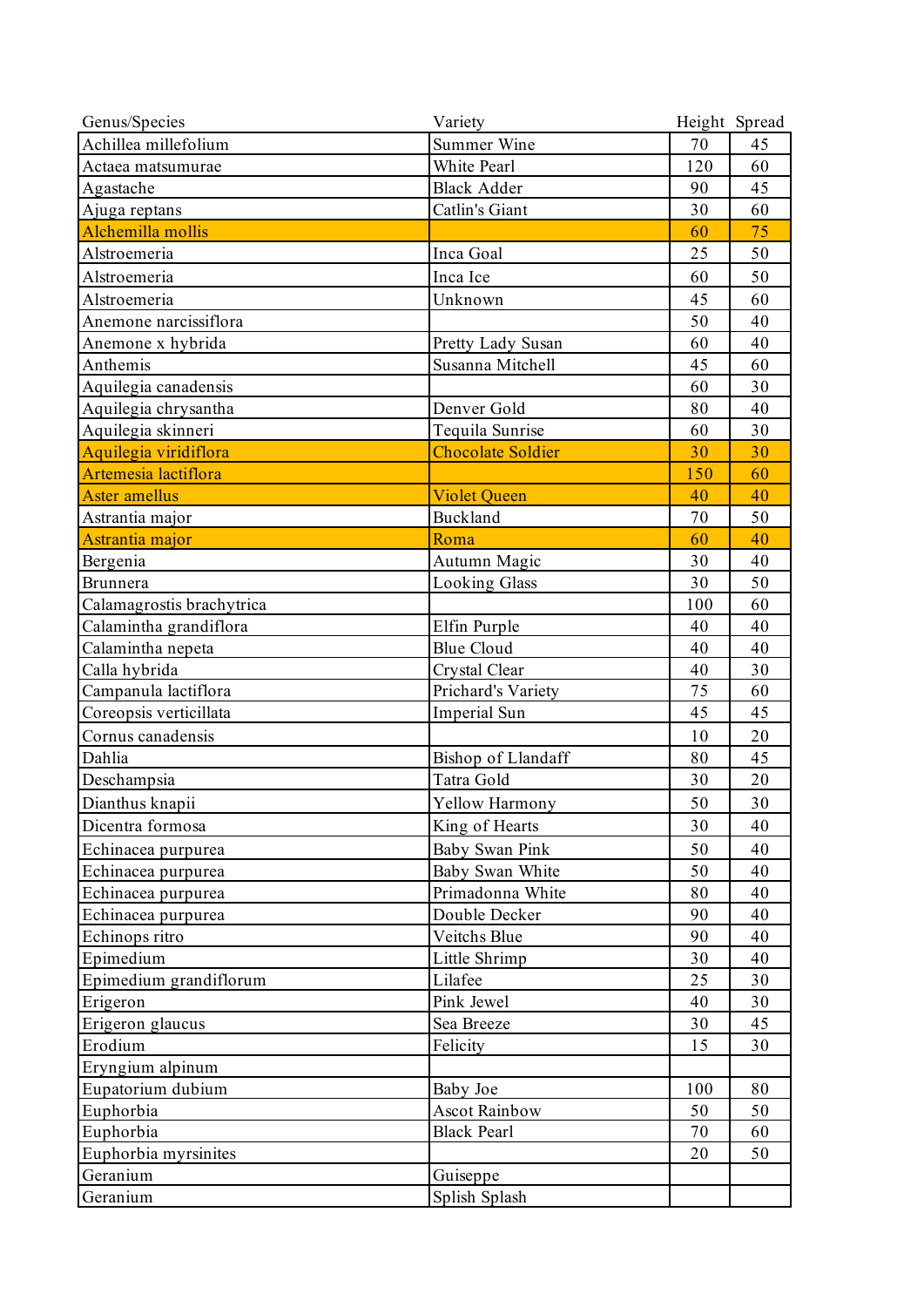| Gillenia trifoliata<br>45<br>90<br>90<br>40<br>Helenium<br>Sahin's Early Flowerer<br>Helenium<br>70<br>40<br>Double Trouble<br>Helenium<br>40<br>Ruby Tuesday<br>60<br>Short & Sassy<br>30<br>40<br>Helenium autumnale<br>30<br>Heuchera<br>Tayberry<br>40<br>Heuchera<br>Ground cover<br>40<br>90<br>Gallery White<br>50<br>40<br>Lupinus<br>Gallery Yellow<br>50<br>40<br>Lupinus<br>60<br>Lysimachia ephemerum<br>90<br>50<br>Little Robert<br>Lythrum salicaria<br>60<br>Mecanopsis betonicifolia<br>Hensol Violet<br>40<br>80<br>40<br>Nerine bowdenii<br>50<br>Oryzopsis miliacea<br>50<br>100<br>60<br>Penstemon<br>Garnet<br>70<br>50<br>Penstemon<br>Purple Bedder<br>70<br>50<br>Raven<br>80<br>Penstemon<br>50<br><b>Wedding Day</b><br>90<br>Penstemon<br>Persicaria affinis<br>50<br>20<br><b>Franz Schubert</b><br>40<br>Phlox paniculata<br>90<br>Phlox paniculata<br><b>Mount Fuji</b><br>90<br>70<br>Potentilla thurberi<br>Monarchs Velvet<br>45<br>50<br>Prunella laciniata alba<br>45<br>20<br>Pulmonaria longifolia<br>Sissinghurst White<br>40<br>30<br>Rudbeckia deamii<br>50<br>60<br>Salvia nemerosa<br>East Friesland<br>40<br>40<br>Sanguisorba menziesii<br>Sanguisorba obtusa<br>120<br>60<br>Scabiosa<br>Scabiosa ochroleucha<br>30<br>Moondance<br>40<br>Sedum (now Hylotelephium)<br>Desert Black<br>40<br>60<br>30<br>30<br>Senecio polyodon<br>Tradescantia andersoniana<br>50<br>50<br>Concorde Grape<br>Verbena rigida<br>50<br>40<br>60<br>Aconitum x cammarum<br><b>Stainless Steel</b><br>120<br>Achillea millefolium<br>Desert Eve Red<br>30<br>45<br>Achillea millefolium<br>Paprika<br>70<br>40<br>Achillea millefolium<br>Summer Wine<br>70<br>45<br>Achillea millefolium<br>Terracotta<br>80<br>45<br>Achillea millefolium<br>45<br>Walter Funcke<br>70<br>50<br>Agapanthus africanus<br>Alba<br>60<br>Alstroemeria<br>Inca Sundance<br>50<br>25<br>75<br>50<br>Anemone hupehensis var japonica<br>Prinz Heinrich<br>Flore Pleno<br>10<br>20<br>Anemone nemorosa<br>Denver Gold<br>Aquilegia chrysantha<br>80<br>40<br>Monch<br>40<br>Aster frikartii<br>70<br>Astilbe x arendsii<br>Erika<br>80<br>60<br>Astilbe x arendsii<br>Red Baron<br>50<br>45<br>75<br>45<br>Astrantia major<br><b>Burgundy Manor</b><br>45<br>Centranthus ruber<br>80<br>Cephalaria gigantea<br>80<br>200 | Geum rivale | Lemon Drops | 30 | 30 |
|--------------------------------------------------------------------------------------------------------------------------------------------------------------------------------------------------------------------------------------------------------------------------------------------------------------------------------------------------------------------------------------------------------------------------------------------------------------------------------------------------------------------------------------------------------------------------------------------------------------------------------------------------------------------------------------------------------------------------------------------------------------------------------------------------------------------------------------------------------------------------------------------------------------------------------------------------------------------------------------------------------------------------------------------------------------------------------------------------------------------------------------------------------------------------------------------------------------------------------------------------------------------------------------------------------------------------------------------------------------------------------------------------------------------------------------------------------------------------------------------------------------------------------------------------------------------------------------------------------------------------------------------------------------------------------------------------------------------------------------------------------------------------------------------------------------------------------------------------------------------------------------------------------------------------------------------------------------------------------------------------------------------------------------------------------------------------------------------------------------------------------------------------------------------------------------------------------------------------------------------------------------------------------------------------------------------------------|-------------|-------------|----|----|
|                                                                                                                                                                                                                                                                                                                                                                                                                                                                                                                                                                                                                                                                                                                                                                                                                                                                                                                                                                                                                                                                                                                                                                                                                                                                                                                                                                                                                                                                                                                                                                                                                                                                                                                                                                                                                                                                                                                                                                                                                                                                                                                                                                                                                                                                                                                                |             |             |    |    |
|                                                                                                                                                                                                                                                                                                                                                                                                                                                                                                                                                                                                                                                                                                                                                                                                                                                                                                                                                                                                                                                                                                                                                                                                                                                                                                                                                                                                                                                                                                                                                                                                                                                                                                                                                                                                                                                                                                                                                                                                                                                                                                                                                                                                                                                                                                                                |             |             |    |    |
|                                                                                                                                                                                                                                                                                                                                                                                                                                                                                                                                                                                                                                                                                                                                                                                                                                                                                                                                                                                                                                                                                                                                                                                                                                                                                                                                                                                                                                                                                                                                                                                                                                                                                                                                                                                                                                                                                                                                                                                                                                                                                                                                                                                                                                                                                                                                |             |             |    |    |
|                                                                                                                                                                                                                                                                                                                                                                                                                                                                                                                                                                                                                                                                                                                                                                                                                                                                                                                                                                                                                                                                                                                                                                                                                                                                                                                                                                                                                                                                                                                                                                                                                                                                                                                                                                                                                                                                                                                                                                                                                                                                                                                                                                                                                                                                                                                                |             |             |    |    |
|                                                                                                                                                                                                                                                                                                                                                                                                                                                                                                                                                                                                                                                                                                                                                                                                                                                                                                                                                                                                                                                                                                                                                                                                                                                                                                                                                                                                                                                                                                                                                                                                                                                                                                                                                                                                                                                                                                                                                                                                                                                                                                                                                                                                                                                                                                                                |             |             |    |    |
|                                                                                                                                                                                                                                                                                                                                                                                                                                                                                                                                                                                                                                                                                                                                                                                                                                                                                                                                                                                                                                                                                                                                                                                                                                                                                                                                                                                                                                                                                                                                                                                                                                                                                                                                                                                                                                                                                                                                                                                                                                                                                                                                                                                                                                                                                                                                |             |             |    |    |
|                                                                                                                                                                                                                                                                                                                                                                                                                                                                                                                                                                                                                                                                                                                                                                                                                                                                                                                                                                                                                                                                                                                                                                                                                                                                                                                                                                                                                                                                                                                                                                                                                                                                                                                                                                                                                                                                                                                                                                                                                                                                                                                                                                                                                                                                                                                                |             |             |    |    |
|                                                                                                                                                                                                                                                                                                                                                                                                                                                                                                                                                                                                                                                                                                                                                                                                                                                                                                                                                                                                                                                                                                                                                                                                                                                                                                                                                                                                                                                                                                                                                                                                                                                                                                                                                                                                                                                                                                                                                                                                                                                                                                                                                                                                                                                                                                                                |             |             |    |    |
|                                                                                                                                                                                                                                                                                                                                                                                                                                                                                                                                                                                                                                                                                                                                                                                                                                                                                                                                                                                                                                                                                                                                                                                                                                                                                                                                                                                                                                                                                                                                                                                                                                                                                                                                                                                                                                                                                                                                                                                                                                                                                                                                                                                                                                                                                                                                |             |             |    |    |
|                                                                                                                                                                                                                                                                                                                                                                                                                                                                                                                                                                                                                                                                                                                                                                                                                                                                                                                                                                                                                                                                                                                                                                                                                                                                                                                                                                                                                                                                                                                                                                                                                                                                                                                                                                                                                                                                                                                                                                                                                                                                                                                                                                                                                                                                                                                                |             |             |    |    |
|                                                                                                                                                                                                                                                                                                                                                                                                                                                                                                                                                                                                                                                                                                                                                                                                                                                                                                                                                                                                                                                                                                                                                                                                                                                                                                                                                                                                                                                                                                                                                                                                                                                                                                                                                                                                                                                                                                                                                                                                                                                                                                                                                                                                                                                                                                                                |             |             |    |    |
|                                                                                                                                                                                                                                                                                                                                                                                                                                                                                                                                                                                                                                                                                                                                                                                                                                                                                                                                                                                                                                                                                                                                                                                                                                                                                                                                                                                                                                                                                                                                                                                                                                                                                                                                                                                                                                                                                                                                                                                                                                                                                                                                                                                                                                                                                                                                |             |             |    |    |
|                                                                                                                                                                                                                                                                                                                                                                                                                                                                                                                                                                                                                                                                                                                                                                                                                                                                                                                                                                                                                                                                                                                                                                                                                                                                                                                                                                                                                                                                                                                                                                                                                                                                                                                                                                                                                                                                                                                                                                                                                                                                                                                                                                                                                                                                                                                                |             |             |    |    |
|                                                                                                                                                                                                                                                                                                                                                                                                                                                                                                                                                                                                                                                                                                                                                                                                                                                                                                                                                                                                                                                                                                                                                                                                                                                                                                                                                                                                                                                                                                                                                                                                                                                                                                                                                                                                                                                                                                                                                                                                                                                                                                                                                                                                                                                                                                                                |             |             |    |    |
|                                                                                                                                                                                                                                                                                                                                                                                                                                                                                                                                                                                                                                                                                                                                                                                                                                                                                                                                                                                                                                                                                                                                                                                                                                                                                                                                                                                                                                                                                                                                                                                                                                                                                                                                                                                                                                                                                                                                                                                                                                                                                                                                                                                                                                                                                                                                |             |             |    |    |
|                                                                                                                                                                                                                                                                                                                                                                                                                                                                                                                                                                                                                                                                                                                                                                                                                                                                                                                                                                                                                                                                                                                                                                                                                                                                                                                                                                                                                                                                                                                                                                                                                                                                                                                                                                                                                                                                                                                                                                                                                                                                                                                                                                                                                                                                                                                                |             |             |    |    |
|                                                                                                                                                                                                                                                                                                                                                                                                                                                                                                                                                                                                                                                                                                                                                                                                                                                                                                                                                                                                                                                                                                                                                                                                                                                                                                                                                                                                                                                                                                                                                                                                                                                                                                                                                                                                                                                                                                                                                                                                                                                                                                                                                                                                                                                                                                                                |             |             |    |    |
|                                                                                                                                                                                                                                                                                                                                                                                                                                                                                                                                                                                                                                                                                                                                                                                                                                                                                                                                                                                                                                                                                                                                                                                                                                                                                                                                                                                                                                                                                                                                                                                                                                                                                                                                                                                                                                                                                                                                                                                                                                                                                                                                                                                                                                                                                                                                |             |             |    |    |
|                                                                                                                                                                                                                                                                                                                                                                                                                                                                                                                                                                                                                                                                                                                                                                                                                                                                                                                                                                                                                                                                                                                                                                                                                                                                                                                                                                                                                                                                                                                                                                                                                                                                                                                                                                                                                                                                                                                                                                                                                                                                                                                                                                                                                                                                                                                                |             |             |    |    |
|                                                                                                                                                                                                                                                                                                                                                                                                                                                                                                                                                                                                                                                                                                                                                                                                                                                                                                                                                                                                                                                                                                                                                                                                                                                                                                                                                                                                                                                                                                                                                                                                                                                                                                                                                                                                                                                                                                                                                                                                                                                                                                                                                                                                                                                                                                                                |             |             |    |    |
|                                                                                                                                                                                                                                                                                                                                                                                                                                                                                                                                                                                                                                                                                                                                                                                                                                                                                                                                                                                                                                                                                                                                                                                                                                                                                                                                                                                                                                                                                                                                                                                                                                                                                                                                                                                                                                                                                                                                                                                                                                                                                                                                                                                                                                                                                                                                |             |             |    |    |
|                                                                                                                                                                                                                                                                                                                                                                                                                                                                                                                                                                                                                                                                                                                                                                                                                                                                                                                                                                                                                                                                                                                                                                                                                                                                                                                                                                                                                                                                                                                                                                                                                                                                                                                                                                                                                                                                                                                                                                                                                                                                                                                                                                                                                                                                                                                                |             |             |    |    |
|                                                                                                                                                                                                                                                                                                                                                                                                                                                                                                                                                                                                                                                                                                                                                                                                                                                                                                                                                                                                                                                                                                                                                                                                                                                                                                                                                                                                                                                                                                                                                                                                                                                                                                                                                                                                                                                                                                                                                                                                                                                                                                                                                                                                                                                                                                                                |             |             |    |    |
|                                                                                                                                                                                                                                                                                                                                                                                                                                                                                                                                                                                                                                                                                                                                                                                                                                                                                                                                                                                                                                                                                                                                                                                                                                                                                                                                                                                                                                                                                                                                                                                                                                                                                                                                                                                                                                                                                                                                                                                                                                                                                                                                                                                                                                                                                                                                |             |             |    |    |
|                                                                                                                                                                                                                                                                                                                                                                                                                                                                                                                                                                                                                                                                                                                                                                                                                                                                                                                                                                                                                                                                                                                                                                                                                                                                                                                                                                                                                                                                                                                                                                                                                                                                                                                                                                                                                                                                                                                                                                                                                                                                                                                                                                                                                                                                                                                                |             |             |    |    |
|                                                                                                                                                                                                                                                                                                                                                                                                                                                                                                                                                                                                                                                                                                                                                                                                                                                                                                                                                                                                                                                                                                                                                                                                                                                                                                                                                                                                                                                                                                                                                                                                                                                                                                                                                                                                                                                                                                                                                                                                                                                                                                                                                                                                                                                                                                                                |             |             |    |    |
|                                                                                                                                                                                                                                                                                                                                                                                                                                                                                                                                                                                                                                                                                                                                                                                                                                                                                                                                                                                                                                                                                                                                                                                                                                                                                                                                                                                                                                                                                                                                                                                                                                                                                                                                                                                                                                                                                                                                                                                                                                                                                                                                                                                                                                                                                                                                |             |             |    |    |
|                                                                                                                                                                                                                                                                                                                                                                                                                                                                                                                                                                                                                                                                                                                                                                                                                                                                                                                                                                                                                                                                                                                                                                                                                                                                                                                                                                                                                                                                                                                                                                                                                                                                                                                                                                                                                                                                                                                                                                                                                                                                                                                                                                                                                                                                                                                                |             |             |    |    |
|                                                                                                                                                                                                                                                                                                                                                                                                                                                                                                                                                                                                                                                                                                                                                                                                                                                                                                                                                                                                                                                                                                                                                                                                                                                                                                                                                                                                                                                                                                                                                                                                                                                                                                                                                                                                                                                                                                                                                                                                                                                                                                                                                                                                                                                                                                                                |             |             |    |    |
|                                                                                                                                                                                                                                                                                                                                                                                                                                                                                                                                                                                                                                                                                                                                                                                                                                                                                                                                                                                                                                                                                                                                                                                                                                                                                                                                                                                                                                                                                                                                                                                                                                                                                                                                                                                                                                                                                                                                                                                                                                                                                                                                                                                                                                                                                                                                |             |             |    |    |
|                                                                                                                                                                                                                                                                                                                                                                                                                                                                                                                                                                                                                                                                                                                                                                                                                                                                                                                                                                                                                                                                                                                                                                                                                                                                                                                                                                                                                                                                                                                                                                                                                                                                                                                                                                                                                                                                                                                                                                                                                                                                                                                                                                                                                                                                                                                                |             |             |    |    |
|                                                                                                                                                                                                                                                                                                                                                                                                                                                                                                                                                                                                                                                                                                                                                                                                                                                                                                                                                                                                                                                                                                                                                                                                                                                                                                                                                                                                                                                                                                                                                                                                                                                                                                                                                                                                                                                                                                                                                                                                                                                                                                                                                                                                                                                                                                                                |             |             |    |    |
|                                                                                                                                                                                                                                                                                                                                                                                                                                                                                                                                                                                                                                                                                                                                                                                                                                                                                                                                                                                                                                                                                                                                                                                                                                                                                                                                                                                                                                                                                                                                                                                                                                                                                                                                                                                                                                                                                                                                                                                                                                                                                                                                                                                                                                                                                                                                |             |             |    |    |
|                                                                                                                                                                                                                                                                                                                                                                                                                                                                                                                                                                                                                                                                                                                                                                                                                                                                                                                                                                                                                                                                                                                                                                                                                                                                                                                                                                                                                                                                                                                                                                                                                                                                                                                                                                                                                                                                                                                                                                                                                                                                                                                                                                                                                                                                                                                                |             |             |    |    |
|                                                                                                                                                                                                                                                                                                                                                                                                                                                                                                                                                                                                                                                                                                                                                                                                                                                                                                                                                                                                                                                                                                                                                                                                                                                                                                                                                                                                                                                                                                                                                                                                                                                                                                                                                                                                                                                                                                                                                                                                                                                                                                                                                                                                                                                                                                                                |             |             |    |    |
|                                                                                                                                                                                                                                                                                                                                                                                                                                                                                                                                                                                                                                                                                                                                                                                                                                                                                                                                                                                                                                                                                                                                                                                                                                                                                                                                                                                                                                                                                                                                                                                                                                                                                                                                                                                                                                                                                                                                                                                                                                                                                                                                                                                                                                                                                                                                |             |             |    |    |
|                                                                                                                                                                                                                                                                                                                                                                                                                                                                                                                                                                                                                                                                                                                                                                                                                                                                                                                                                                                                                                                                                                                                                                                                                                                                                                                                                                                                                                                                                                                                                                                                                                                                                                                                                                                                                                                                                                                                                                                                                                                                                                                                                                                                                                                                                                                                |             |             |    |    |
|                                                                                                                                                                                                                                                                                                                                                                                                                                                                                                                                                                                                                                                                                                                                                                                                                                                                                                                                                                                                                                                                                                                                                                                                                                                                                                                                                                                                                                                                                                                                                                                                                                                                                                                                                                                                                                                                                                                                                                                                                                                                                                                                                                                                                                                                                                                                |             |             |    |    |
|                                                                                                                                                                                                                                                                                                                                                                                                                                                                                                                                                                                                                                                                                                                                                                                                                                                                                                                                                                                                                                                                                                                                                                                                                                                                                                                                                                                                                                                                                                                                                                                                                                                                                                                                                                                                                                                                                                                                                                                                                                                                                                                                                                                                                                                                                                                                |             |             |    |    |
|                                                                                                                                                                                                                                                                                                                                                                                                                                                                                                                                                                                                                                                                                                                                                                                                                                                                                                                                                                                                                                                                                                                                                                                                                                                                                                                                                                                                                                                                                                                                                                                                                                                                                                                                                                                                                                                                                                                                                                                                                                                                                                                                                                                                                                                                                                                                |             |             |    |    |
|                                                                                                                                                                                                                                                                                                                                                                                                                                                                                                                                                                                                                                                                                                                                                                                                                                                                                                                                                                                                                                                                                                                                                                                                                                                                                                                                                                                                                                                                                                                                                                                                                                                                                                                                                                                                                                                                                                                                                                                                                                                                                                                                                                                                                                                                                                                                |             |             |    |    |
|                                                                                                                                                                                                                                                                                                                                                                                                                                                                                                                                                                                                                                                                                                                                                                                                                                                                                                                                                                                                                                                                                                                                                                                                                                                                                                                                                                                                                                                                                                                                                                                                                                                                                                                                                                                                                                                                                                                                                                                                                                                                                                                                                                                                                                                                                                                                |             |             |    |    |
|                                                                                                                                                                                                                                                                                                                                                                                                                                                                                                                                                                                                                                                                                                                                                                                                                                                                                                                                                                                                                                                                                                                                                                                                                                                                                                                                                                                                                                                                                                                                                                                                                                                                                                                                                                                                                                                                                                                                                                                                                                                                                                                                                                                                                                                                                                                                |             |             |    |    |
|                                                                                                                                                                                                                                                                                                                                                                                                                                                                                                                                                                                                                                                                                                                                                                                                                                                                                                                                                                                                                                                                                                                                                                                                                                                                                                                                                                                                                                                                                                                                                                                                                                                                                                                                                                                                                                                                                                                                                                                                                                                                                                                                                                                                                                                                                                                                |             |             |    |    |
|                                                                                                                                                                                                                                                                                                                                                                                                                                                                                                                                                                                                                                                                                                                                                                                                                                                                                                                                                                                                                                                                                                                                                                                                                                                                                                                                                                                                                                                                                                                                                                                                                                                                                                                                                                                                                                                                                                                                                                                                                                                                                                                                                                                                                                                                                                                                |             |             |    |    |
|                                                                                                                                                                                                                                                                                                                                                                                                                                                                                                                                                                                                                                                                                                                                                                                                                                                                                                                                                                                                                                                                                                                                                                                                                                                                                                                                                                                                                                                                                                                                                                                                                                                                                                                                                                                                                                                                                                                                                                                                                                                                                                                                                                                                                                                                                                                                |             |             |    |    |
|                                                                                                                                                                                                                                                                                                                                                                                                                                                                                                                                                                                                                                                                                                                                                                                                                                                                                                                                                                                                                                                                                                                                                                                                                                                                                                                                                                                                                                                                                                                                                                                                                                                                                                                                                                                                                                                                                                                                                                                                                                                                                                                                                                                                                                                                                                                                |             |             |    |    |
|                                                                                                                                                                                                                                                                                                                                                                                                                                                                                                                                                                                                                                                                                                                                                                                                                                                                                                                                                                                                                                                                                                                                                                                                                                                                                                                                                                                                                                                                                                                                                                                                                                                                                                                                                                                                                                                                                                                                                                                                                                                                                                                                                                                                                                                                                                                                |             |             |    |    |
|                                                                                                                                                                                                                                                                                                                                                                                                                                                                                                                                                                                                                                                                                                                                                                                                                                                                                                                                                                                                                                                                                                                                                                                                                                                                                                                                                                                                                                                                                                                                                                                                                                                                                                                                                                                                                                                                                                                                                                                                                                                                                                                                                                                                                                                                                                                                |             |             |    |    |
|                                                                                                                                                                                                                                                                                                                                                                                                                                                                                                                                                                                                                                                                                                                                                                                                                                                                                                                                                                                                                                                                                                                                                                                                                                                                                                                                                                                                                                                                                                                                                                                                                                                                                                                                                                                                                                                                                                                                                                                                                                                                                                                                                                                                                                                                                                                                |             |             |    |    |
|                                                                                                                                                                                                                                                                                                                                                                                                                                                                                                                                                                                                                                                                                                                                                                                                                                                                                                                                                                                                                                                                                                                                                                                                                                                                                                                                                                                                                                                                                                                                                                                                                                                                                                                                                                                                                                                                                                                                                                                                                                                                                                                                                                                                                                                                                                                                |             |             |    |    |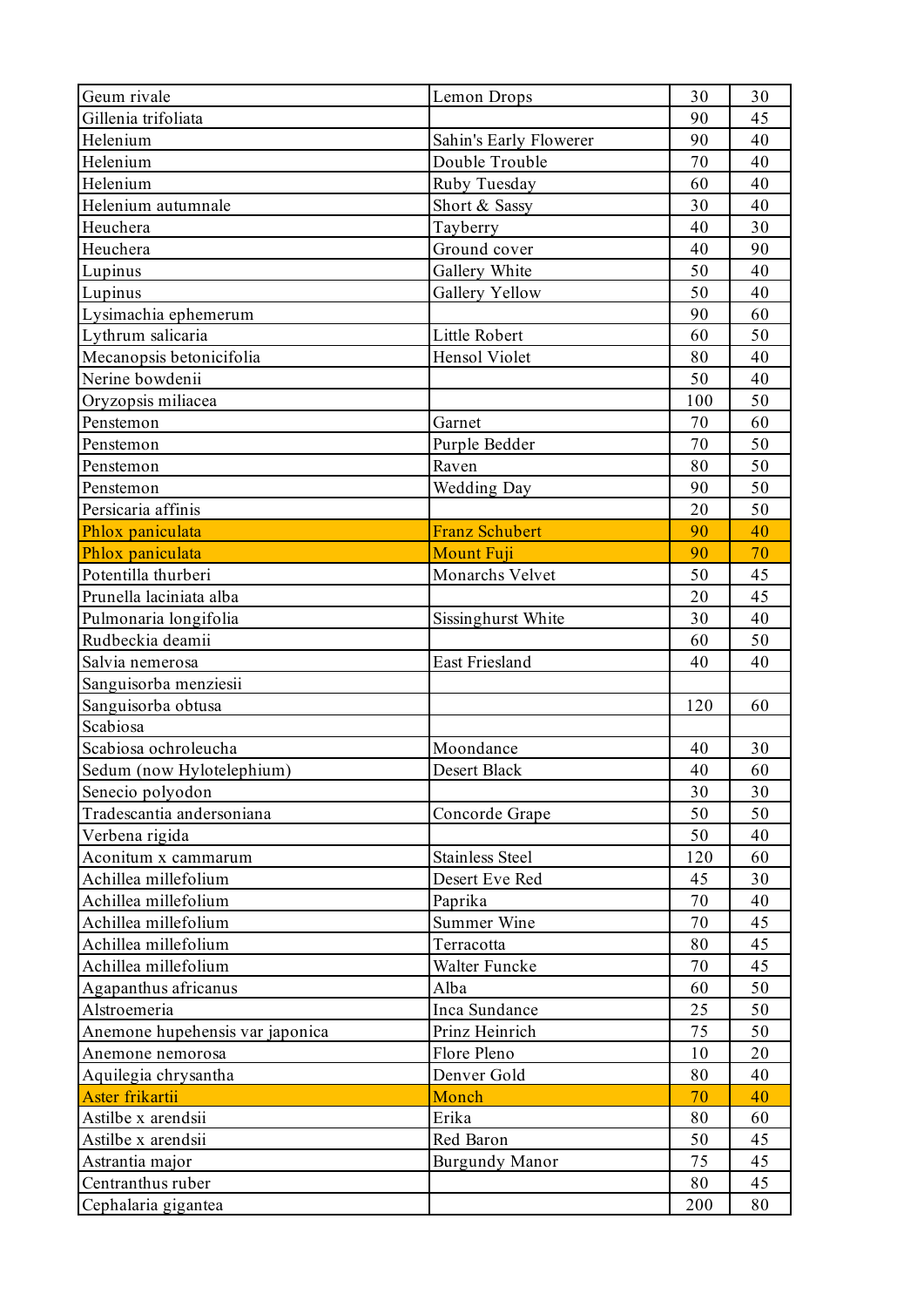| Chelone obliqua                    |                        | 100 | 75 |
|------------------------------------|------------------------|-----|----|
| Chrysanthemum                      |                        | 80  | 50 |
| Doronicum orientale                | Little Leo             | 45  | 30 |
| Echinacea purpurea                 | Magnus Superior        | 70  | 30 |
| Echinacea purpurea                 | Pow Wow                | 50  | 30 |
| Geranium                           | Dusky Rose             | 20  | 30 |
| Geum chiloense                     | Lady Stratheden        | 60  | 50 |
| Hemerocallis                       | <b>Basic Yellow</b>    | 60  | 40 |
| Hemerocallis                       | Corky                  | 50  | 30 |
| Hosta                              | Fire & Ice             | 30  | 30 |
| Lythrum salicaria                  | Lady Sackville         | 80  | 50 |
| Mecanopsis betonicifolia           | Lingholm               | 90  | 40 |
| Molinia                            | Transparent            | 180 | 60 |
| Monarda                            | Beauty of Cobham       | 80  | 45 |
| Nepeta nervosa                     |                        | 40  | 40 |
| Phlox (small flowered)             |                        | 80  | 50 |
| Polemonium caeruleum               | Northern Lights        | 40  | 30 |
| Polemonium caeruleum album         | White Pearl            | 60  | 30 |
| Polemonium carneum                 | <b>Apricot Delight</b> | 50  | 40 |
| Polemonium yezoense                | Purple Rain            | 60  | 30 |
| Primula beesiana                   |                        | 60  | 40 |
| Primula vialli                     | Red Hot Poker          | 40  | 30 |
|                                    |                        | 15  | 15 |
| Primula x pubescens (Auricula)     | Rumbling Bridge        | 40  | 30 |
| Sedum (now Hylotelephium)          | Jose Aubergine         | 200 | 80 |
| Stipa gigantea                     |                        |     |    |
| Stipa tenuissima                   |                        | 40  | 30 |
| Thalictrum delavyi                 |                        | 120 | 60 |
| Tricyrtis formosana                | Empress                | 65  | 40 |
| Veronica gentianoides              |                        | 30  | 40 |
| Veronica austriaca subsp. teucrium | Royal Blue             | 45  | 50 |
|                                    |                        |     |    |
|                                    |                        |     |    |
|                                    |                        |     |    |
|                                    |                        |     |    |
|                                    |                        |     |    |
|                                    |                        |     |    |
|                                    |                        |     |    |
|                                    |                        |     |    |
|                                    |                        |     |    |
|                                    |                        |     |    |
|                                    |                        |     |    |
|                                    |                        |     |    |
|                                    |                        |     |    |
|                                    |                        |     |    |
|                                    |                        |     |    |
|                                    |                        |     |    |
|                                    |                        |     |    |
|                                    |                        |     |    |
|                                    |                        |     |    |
|                                    |                        |     |    |
|                                    |                        |     |    |
|                                    |                        |     |    |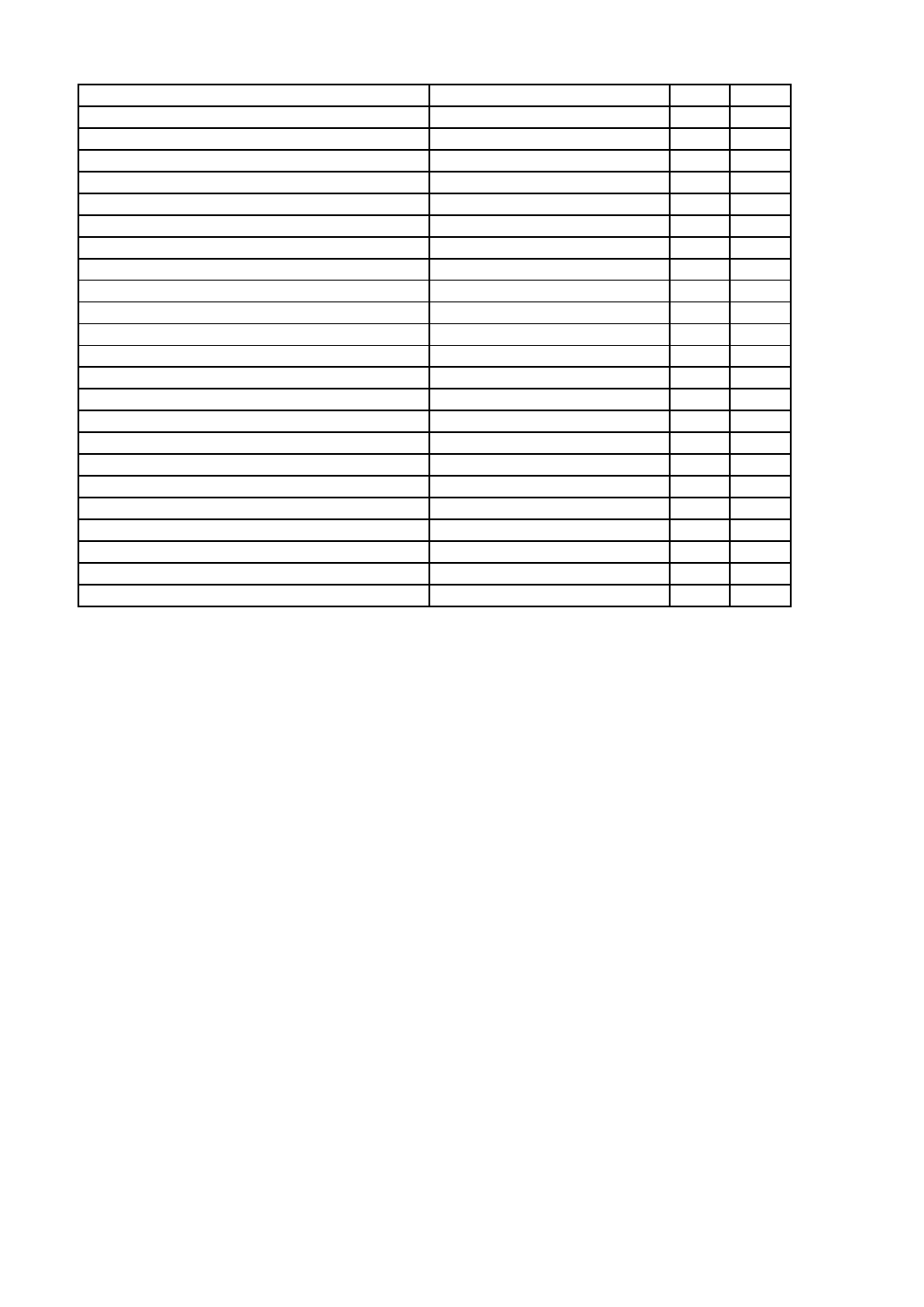|                   |  |  |  |   |  |  |          | Price         | Price |
|-------------------|--|--|--|---|--|--|----------|---------------|-------|
| Colour            |  |  |  | J |  |  | Price 2L | 1L            | 9cm   |
| Dark Red          |  |  |  |   |  |  | £6.00    | £5.00         |       |
| Creamy White      |  |  |  |   |  |  | £6.00    |               |       |
| Violet            |  |  |  |   |  |  | £6.00    |               |       |
| Violet blue       |  |  |  |   |  |  | £5.00    | $\pounds4.00$ |       |
| Lime green        |  |  |  |   |  |  | £5.00    |               |       |
| Dark Pink         |  |  |  |   |  |  | £6.00    |               |       |
| Apricot yellow    |  |  |  |   |  |  | £6.00    |               |       |
| Red               |  |  |  |   |  |  | £6.00    |               |       |
| White             |  |  |  |   |  |  | £7.00    | £6.00         |       |
| Deep Pink         |  |  |  |   |  |  | £6.00    |               |       |
| Creamy Yellow     |  |  |  |   |  |  | £6.00    | £5.00         |       |
| Red/Yellow        |  |  |  |   |  |  | £5.00    |               |       |
| Yellow            |  |  |  |   |  |  | £5.00    | £4.00         |       |
| Orange/Yellow     |  |  |  |   |  |  | £5.00    | £4.00         |       |
| Cream/Coffee      |  |  |  |   |  |  | £5.00    |               |       |
| Cream             |  |  |  |   |  |  | £5.00    |               |       |
| Violet blue       |  |  |  |   |  |  | £6.00    |               |       |
| White / Pink      |  |  |  |   |  |  | £6.50    | £5.50         |       |
| Pink              |  |  |  |   |  |  | £6.50    | £5.50         |       |
| Deep Pink         |  |  |  |   |  |  | £5.00    |               |       |
| Pale Blue         |  |  |  |   |  |  | £6.00    |               |       |
| Grass             |  |  |  |   |  |  | £5.00    |               |       |
| Lilac             |  |  |  |   |  |  | £5.00    | £4.00         |       |
| Lilac             |  |  |  |   |  |  | £5.00    | £4.00         |       |
| White             |  |  |  |   |  |  | £6.00    | £5.00         |       |
| Violet blue       |  |  |  |   |  |  | £6.00    |               |       |
| Yellow            |  |  |  |   |  |  | £6.00    | £5.00         |       |
| White             |  |  |  |   |  |  | £6.00    | £5.00         |       |
| Red               |  |  |  |   |  |  | £6.00    |               |       |
| Grass             |  |  |  |   |  |  |          | £4.00         |       |
| Lime Green        |  |  |  |   |  |  | £5.00    | £4.00         |       |
| Rose Pink         |  |  |  |   |  |  | £6.00    | £5.00         |       |
| Pink              |  |  |  |   |  |  | £5.00    | £4.00         |       |
| White             |  |  |  |   |  |  | £5.00    | £4.00         |       |
| White             |  |  |  |   |  |  | £5.00    | £4.00         |       |
| Pink              |  |  |  |   |  |  | £5.00    | £4.00         |       |
| Blue              |  |  |  |   |  |  | £6.00    |               |       |
| Coral / Yellow    |  |  |  |   |  |  | £6.00    | £5.00         |       |
| Lilac             |  |  |  |   |  |  | £6.00    | £5.00         |       |
| Pink              |  |  |  |   |  |  | £5.00    |               |       |
| Lilac Pink        |  |  |  |   |  |  | £5.00    |               |       |
| White/Purple      |  |  |  |   |  |  | £6.00    | £5.00         |       |
|                   |  |  |  |   |  |  |          |               |       |
| Pink/Purple       |  |  |  |   |  |  | £5.50    |               |       |
| Green/Cream       |  |  |  |   |  |  | £5.00    |               |       |
| Green / Black eye |  |  |  |   |  |  | £5.00    |               |       |
| Green/yellow eye  |  |  |  |   |  |  | £5.00    | £4.00         |       |
|                   |  |  |  |   |  |  |          |               |       |
|                   |  |  |  |   |  |  |          |               |       |
|                   |  |  |  |   |  |  |          |               |       |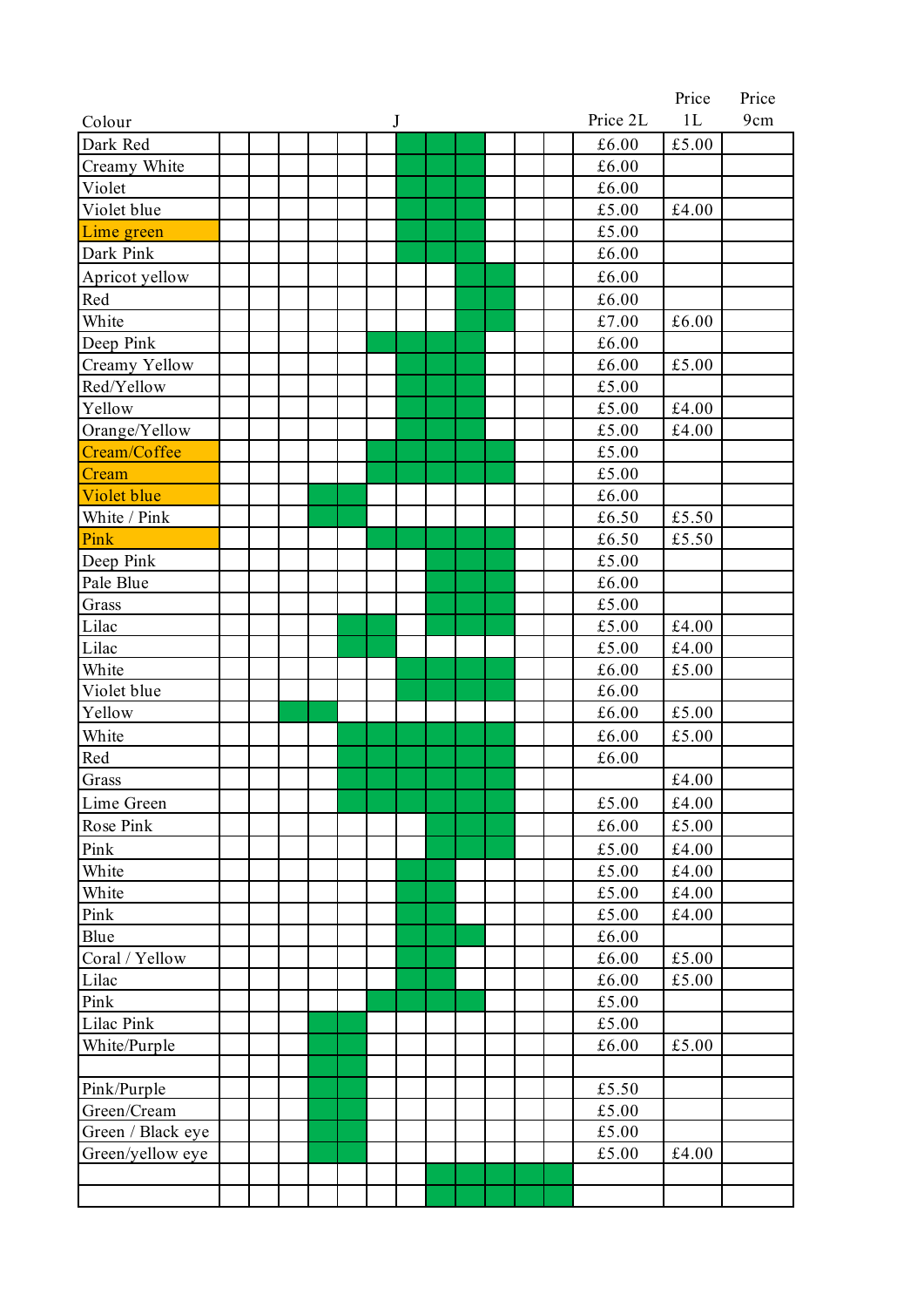| White<br>£6.00<br>Yellow with ochre streaks<br>£5.50<br>Yellow<br>£5.00<br>£6.00<br>£5.00<br>£5.00<br>£4.00<br>Yellow Orange<br>Deep pink/burgundy leaf, White flower<br>$\pounds5.00$<br>£5.00<br>Dark red/green leaf, cream flower<br>White<br>£5.00<br>Pale yellow<br>£5.00<br>White<br>£5.00<br>Pink<br>£5.50<br>Blue/Violet<br>£6.00<br>£5.00<br><b>Bright Pink</b><br>£5.00<br>£4.00<br>Grass<br><b>Bright Crimson Pink</b><br>£6.00<br>Purple<br>£6.00<br>Deep Purple<br>£6.00<br>White / Pink<br>£6.00<br>£5.00<br>Pale Pink<br>Lilac<br>£6.00<br>White<br>£6.00<br>£5.00<br>Dk Red/Purple<br>White<br>£6.00<br>£4.00<br>White<br>£6.00<br>£5.00<br>Yellow<br>£5.00<br>Dark Blue<br>£6.00<br>Pink<br>£5.00<br>Small lilac flower<br>Creamy Yellow<br>£5.00<br>Pink/Red<br>£6.00<br>£5.00<br>£5.00<br>£4.00<br>Bright pink<br>Purple/Pink<br>£6.00<br>£5.00<br>£5.00<br>Deep Lilac<br>£4.00<br>£5.00<br>Pale Blue<br>Red<br>£6.00<br>Dusky Red<br>£6.00<br>£6.00<br>Dark Red<br>Terracotta<br>£6.00<br>£6.00<br>Red/Orange<br>£7.00<br>White<br><b>Apricot Yellow</b><br>£6.00<br>Pink<br>£6.00<br>White<br>£3.50<br>Yellow<br>£6.00<br>Lilac<br>£6.00<br>Pale Pink<br>£6.00<br>Cherry Red<br>£6.00<br>£7.00<br>Dark Red<br>Pinky red<br>£5.00 | Yellow |  |  |  |  |  |  | £5.00 |  |
|-------------------------------------------------------------------------------------------------------------------------------------------------------------------------------------------------------------------------------------------------------------------------------------------------------------------------------------------------------------------------------------------------------------------------------------------------------------------------------------------------------------------------------------------------------------------------------------------------------------------------------------------------------------------------------------------------------------------------------------------------------------------------------------------------------------------------------------------------------------------------------------------------------------------------------------------------------------------------------------------------------------------------------------------------------------------------------------------------------------------------------------------------------------------------------------------------------------------------------------------------------|--------|--|--|--|--|--|--|-------|--|
|                                                                                                                                                                                                                                                                                                                                                                                                                                                                                                                                                                                                                                                                                                                                                                                                                                                                                                                                                                                                                                                                                                                                                                                                                                                       |        |  |  |  |  |  |  |       |  |
|                                                                                                                                                                                                                                                                                                                                                                                                                                                                                                                                                                                                                                                                                                                                                                                                                                                                                                                                                                                                                                                                                                                                                                                                                                                       |        |  |  |  |  |  |  |       |  |
|                                                                                                                                                                                                                                                                                                                                                                                                                                                                                                                                                                                                                                                                                                                                                                                                                                                                                                                                                                                                                                                                                                                                                                                                                                                       |        |  |  |  |  |  |  |       |  |
|                                                                                                                                                                                                                                                                                                                                                                                                                                                                                                                                                                                                                                                                                                                                                                                                                                                                                                                                                                                                                                                                                                                                                                                                                                                       |        |  |  |  |  |  |  |       |  |
|                                                                                                                                                                                                                                                                                                                                                                                                                                                                                                                                                                                                                                                                                                                                                                                                                                                                                                                                                                                                                                                                                                                                                                                                                                                       |        |  |  |  |  |  |  |       |  |
|                                                                                                                                                                                                                                                                                                                                                                                                                                                                                                                                                                                                                                                                                                                                                                                                                                                                                                                                                                                                                                                                                                                                                                                                                                                       |        |  |  |  |  |  |  |       |  |
|                                                                                                                                                                                                                                                                                                                                                                                                                                                                                                                                                                                                                                                                                                                                                                                                                                                                                                                                                                                                                                                                                                                                                                                                                                                       |        |  |  |  |  |  |  |       |  |
|                                                                                                                                                                                                                                                                                                                                                                                                                                                                                                                                                                                                                                                                                                                                                                                                                                                                                                                                                                                                                                                                                                                                                                                                                                                       |        |  |  |  |  |  |  |       |  |
|                                                                                                                                                                                                                                                                                                                                                                                                                                                                                                                                                                                                                                                                                                                                                                                                                                                                                                                                                                                                                                                                                                                                                                                                                                                       |        |  |  |  |  |  |  |       |  |
|                                                                                                                                                                                                                                                                                                                                                                                                                                                                                                                                                                                                                                                                                                                                                                                                                                                                                                                                                                                                                                                                                                                                                                                                                                                       |        |  |  |  |  |  |  |       |  |
|                                                                                                                                                                                                                                                                                                                                                                                                                                                                                                                                                                                                                                                                                                                                                                                                                                                                                                                                                                                                                                                                                                                                                                                                                                                       |        |  |  |  |  |  |  |       |  |
|                                                                                                                                                                                                                                                                                                                                                                                                                                                                                                                                                                                                                                                                                                                                                                                                                                                                                                                                                                                                                                                                                                                                                                                                                                                       |        |  |  |  |  |  |  |       |  |
|                                                                                                                                                                                                                                                                                                                                                                                                                                                                                                                                                                                                                                                                                                                                                                                                                                                                                                                                                                                                                                                                                                                                                                                                                                                       |        |  |  |  |  |  |  |       |  |
|                                                                                                                                                                                                                                                                                                                                                                                                                                                                                                                                                                                                                                                                                                                                                                                                                                                                                                                                                                                                                                                                                                                                                                                                                                                       |        |  |  |  |  |  |  |       |  |
|                                                                                                                                                                                                                                                                                                                                                                                                                                                                                                                                                                                                                                                                                                                                                                                                                                                                                                                                                                                                                                                                                                                                                                                                                                                       |        |  |  |  |  |  |  |       |  |
|                                                                                                                                                                                                                                                                                                                                                                                                                                                                                                                                                                                                                                                                                                                                                                                                                                                                                                                                                                                                                                                                                                                                                                                                                                                       |        |  |  |  |  |  |  |       |  |
|                                                                                                                                                                                                                                                                                                                                                                                                                                                                                                                                                                                                                                                                                                                                                                                                                                                                                                                                                                                                                                                                                                                                                                                                                                                       |        |  |  |  |  |  |  |       |  |
|                                                                                                                                                                                                                                                                                                                                                                                                                                                                                                                                                                                                                                                                                                                                                                                                                                                                                                                                                                                                                                                                                                                                                                                                                                                       |        |  |  |  |  |  |  |       |  |
|                                                                                                                                                                                                                                                                                                                                                                                                                                                                                                                                                                                                                                                                                                                                                                                                                                                                                                                                                                                                                                                                                                                                                                                                                                                       |        |  |  |  |  |  |  |       |  |
|                                                                                                                                                                                                                                                                                                                                                                                                                                                                                                                                                                                                                                                                                                                                                                                                                                                                                                                                                                                                                                                                                                                                                                                                                                                       |        |  |  |  |  |  |  |       |  |
|                                                                                                                                                                                                                                                                                                                                                                                                                                                                                                                                                                                                                                                                                                                                                                                                                                                                                                                                                                                                                                                                                                                                                                                                                                                       |        |  |  |  |  |  |  |       |  |
|                                                                                                                                                                                                                                                                                                                                                                                                                                                                                                                                                                                                                                                                                                                                                                                                                                                                                                                                                                                                                                                                                                                                                                                                                                                       |        |  |  |  |  |  |  |       |  |
|                                                                                                                                                                                                                                                                                                                                                                                                                                                                                                                                                                                                                                                                                                                                                                                                                                                                                                                                                                                                                                                                                                                                                                                                                                                       |        |  |  |  |  |  |  |       |  |
|                                                                                                                                                                                                                                                                                                                                                                                                                                                                                                                                                                                                                                                                                                                                                                                                                                                                                                                                                                                                                                                                                                                                                                                                                                                       |        |  |  |  |  |  |  |       |  |
|                                                                                                                                                                                                                                                                                                                                                                                                                                                                                                                                                                                                                                                                                                                                                                                                                                                                                                                                                                                                                                                                                                                                                                                                                                                       |        |  |  |  |  |  |  |       |  |
|                                                                                                                                                                                                                                                                                                                                                                                                                                                                                                                                                                                                                                                                                                                                                                                                                                                                                                                                                                                                                                                                                                                                                                                                                                                       |        |  |  |  |  |  |  |       |  |
|                                                                                                                                                                                                                                                                                                                                                                                                                                                                                                                                                                                                                                                                                                                                                                                                                                                                                                                                                                                                                                                                                                                                                                                                                                                       |        |  |  |  |  |  |  |       |  |
|                                                                                                                                                                                                                                                                                                                                                                                                                                                                                                                                                                                                                                                                                                                                                                                                                                                                                                                                                                                                                                                                                                                                                                                                                                                       |        |  |  |  |  |  |  |       |  |
|                                                                                                                                                                                                                                                                                                                                                                                                                                                                                                                                                                                                                                                                                                                                                                                                                                                                                                                                                                                                                                                                                                                                                                                                                                                       |        |  |  |  |  |  |  |       |  |
|                                                                                                                                                                                                                                                                                                                                                                                                                                                                                                                                                                                                                                                                                                                                                                                                                                                                                                                                                                                                                                                                                                                                                                                                                                                       |        |  |  |  |  |  |  |       |  |
|                                                                                                                                                                                                                                                                                                                                                                                                                                                                                                                                                                                                                                                                                                                                                                                                                                                                                                                                                                                                                                                                                                                                                                                                                                                       |        |  |  |  |  |  |  |       |  |
|                                                                                                                                                                                                                                                                                                                                                                                                                                                                                                                                                                                                                                                                                                                                                                                                                                                                                                                                                                                                                                                                                                                                                                                                                                                       |        |  |  |  |  |  |  |       |  |
|                                                                                                                                                                                                                                                                                                                                                                                                                                                                                                                                                                                                                                                                                                                                                                                                                                                                                                                                                                                                                                                                                                                                                                                                                                                       |        |  |  |  |  |  |  |       |  |
|                                                                                                                                                                                                                                                                                                                                                                                                                                                                                                                                                                                                                                                                                                                                                                                                                                                                                                                                                                                                                                                                                                                                                                                                                                                       |        |  |  |  |  |  |  |       |  |
|                                                                                                                                                                                                                                                                                                                                                                                                                                                                                                                                                                                                                                                                                                                                                                                                                                                                                                                                                                                                                                                                                                                                                                                                                                                       |        |  |  |  |  |  |  |       |  |
|                                                                                                                                                                                                                                                                                                                                                                                                                                                                                                                                                                                                                                                                                                                                                                                                                                                                                                                                                                                                                                                                                                                                                                                                                                                       |        |  |  |  |  |  |  |       |  |
|                                                                                                                                                                                                                                                                                                                                                                                                                                                                                                                                                                                                                                                                                                                                                                                                                                                                                                                                                                                                                                                                                                                                                                                                                                                       |        |  |  |  |  |  |  |       |  |
|                                                                                                                                                                                                                                                                                                                                                                                                                                                                                                                                                                                                                                                                                                                                                                                                                                                                                                                                                                                                                                                                                                                                                                                                                                                       |        |  |  |  |  |  |  |       |  |
|                                                                                                                                                                                                                                                                                                                                                                                                                                                                                                                                                                                                                                                                                                                                                                                                                                                                                                                                                                                                                                                                                                                                                                                                                                                       |        |  |  |  |  |  |  |       |  |
|                                                                                                                                                                                                                                                                                                                                                                                                                                                                                                                                                                                                                                                                                                                                                                                                                                                                                                                                                                                                                                                                                                                                                                                                                                                       |        |  |  |  |  |  |  |       |  |
|                                                                                                                                                                                                                                                                                                                                                                                                                                                                                                                                                                                                                                                                                                                                                                                                                                                                                                                                                                                                                                                                                                                                                                                                                                                       |        |  |  |  |  |  |  |       |  |
|                                                                                                                                                                                                                                                                                                                                                                                                                                                                                                                                                                                                                                                                                                                                                                                                                                                                                                                                                                                                                                                                                                                                                                                                                                                       |        |  |  |  |  |  |  |       |  |
|                                                                                                                                                                                                                                                                                                                                                                                                                                                                                                                                                                                                                                                                                                                                                                                                                                                                                                                                                                                                                                                                                                                                                                                                                                                       |        |  |  |  |  |  |  |       |  |
|                                                                                                                                                                                                                                                                                                                                                                                                                                                                                                                                                                                                                                                                                                                                                                                                                                                                                                                                                                                                                                                                                                                                                                                                                                                       |        |  |  |  |  |  |  |       |  |
|                                                                                                                                                                                                                                                                                                                                                                                                                                                                                                                                                                                                                                                                                                                                                                                                                                                                                                                                                                                                                                                                                                                                                                                                                                                       |        |  |  |  |  |  |  |       |  |
|                                                                                                                                                                                                                                                                                                                                                                                                                                                                                                                                                                                                                                                                                                                                                                                                                                                                                                                                                                                                                                                                                                                                                                                                                                                       |        |  |  |  |  |  |  |       |  |
|                                                                                                                                                                                                                                                                                                                                                                                                                                                                                                                                                                                                                                                                                                                                                                                                                                                                                                                                                                                                                                                                                                                                                                                                                                                       |        |  |  |  |  |  |  |       |  |
|                                                                                                                                                                                                                                                                                                                                                                                                                                                                                                                                                                                                                                                                                                                                                                                                                                                                                                                                                                                                                                                                                                                                                                                                                                                       |        |  |  |  |  |  |  |       |  |
|                                                                                                                                                                                                                                                                                                                                                                                                                                                                                                                                                                                                                                                                                                                                                                                                                                                                                                                                                                                                                                                                                                                                                                                                                                                       |        |  |  |  |  |  |  |       |  |
|                                                                                                                                                                                                                                                                                                                                                                                                                                                                                                                                                                                                                                                                                                                                                                                                                                                                                                                                                                                                                                                                                                                                                                                                                                                       |        |  |  |  |  |  |  |       |  |
|                                                                                                                                                                                                                                                                                                                                                                                                                                                                                                                                                                                                                                                                                                                                                                                                                                                                                                                                                                                                                                                                                                                                                                                                                                                       | Cream  |  |  |  |  |  |  | £6.00 |  |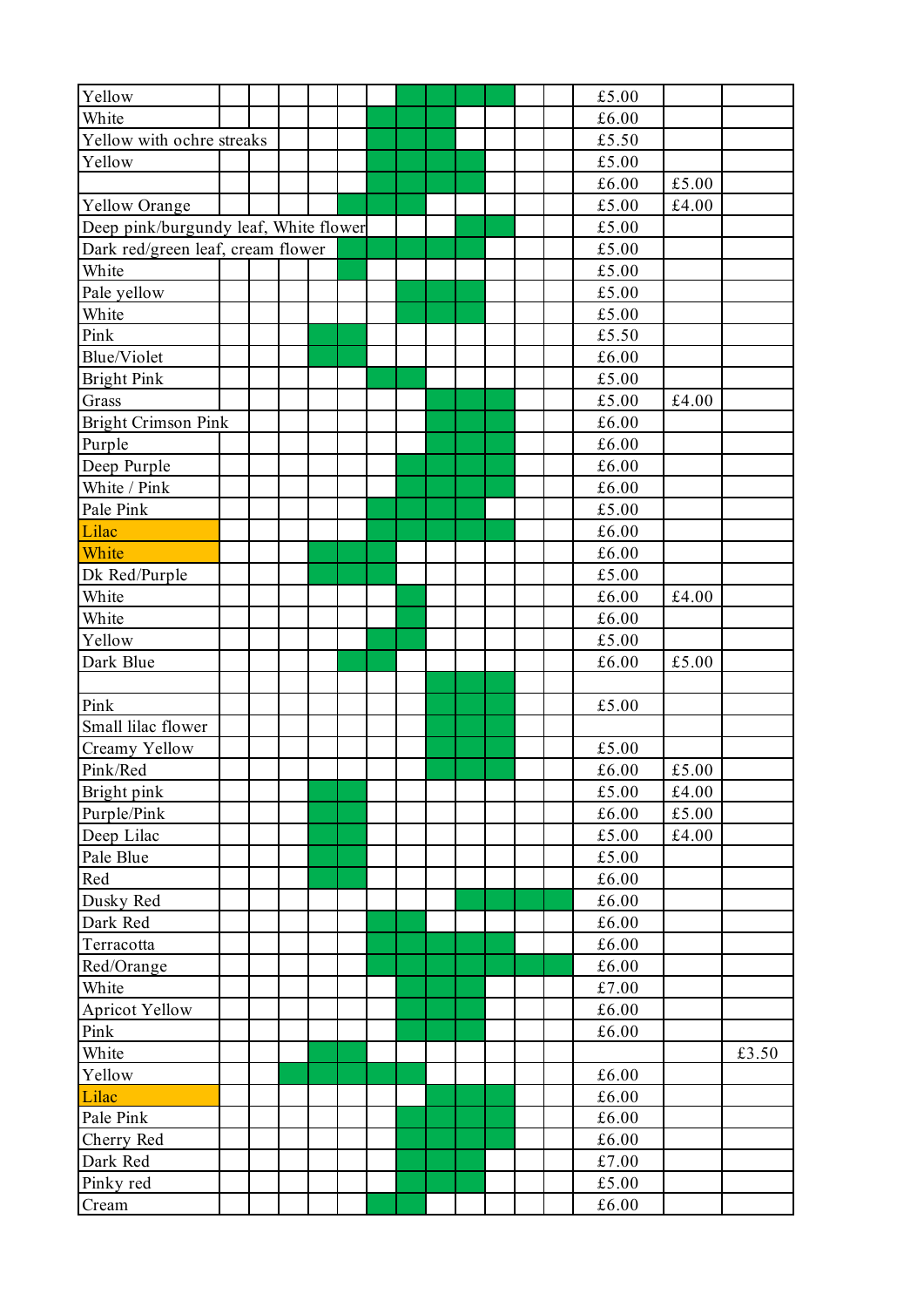| Pink               |  |  |  |  |  |  | £6.00         |               |  |
|--------------------|--|--|--|--|--|--|---------------|---------------|--|
| Dusky Orange       |  |  |  |  |  |  | £6.00         |               |  |
| Yellow             |  |  |  |  |  |  | £6.00         | $\pounds5.00$ |  |
| Pink               |  |  |  |  |  |  | £6.00         | £5.00         |  |
| White              |  |  |  |  |  |  | £6.00         | £5.00         |  |
| Pink               |  |  |  |  |  |  | $\pounds5.00$ | $\pounds4.00$ |  |
| Yellow             |  |  |  |  |  |  | £6.00         | $\pounds5.00$ |  |
| Yellow             |  |  |  |  |  |  | £5.00         | £4.00         |  |
| Yellow/Bronze      |  |  |  |  |  |  | $\pounds5.00$ | $\pounds4.00$ |  |
| Lilac              |  |  |  |  |  |  | $\pounds6.00$ |               |  |
| Pink               |  |  |  |  |  |  | £6.00         | $\pounds5.00$ |  |
| <b>Bright Blue</b> |  |  |  |  |  |  | £6.00         |               |  |
| Grass              |  |  |  |  |  |  | £6.00         |               |  |
| Pink               |  |  |  |  |  |  | £6.00         |               |  |
| Blue               |  |  |  |  |  |  | £5.00         |               |  |
| Lilac              |  |  |  |  |  |  | $\pounds6.00$ |               |  |
| Blue               |  |  |  |  |  |  | $\pounds5.00$ |               |  |
| White              |  |  |  |  |  |  | $\pounds5.00$ |               |  |
| Pale Apricot/Pink  |  |  |  |  |  |  | £5.00         |               |  |
| Purple             |  |  |  |  |  |  | $\pounds5.00$ |               |  |
| Pink/Purple        |  |  |  |  |  |  | $\pounds5.00$ | £4.00         |  |
| Crimson/Lilac      |  |  |  |  |  |  | £6.00         | $\pounds5.00$ |  |
| Creamy White       |  |  |  |  |  |  | £6.00         | $\pounds5.00$ |  |
| Dark Pink          |  |  |  |  |  |  | $\pounds6.00$ | $\pounds5.00$ |  |
| Grass              |  |  |  |  |  |  | £6.00         | $\pounds5.00$ |  |
| Grass              |  |  |  |  |  |  | £5.00         | $\pounds4.00$ |  |
| Lilac              |  |  |  |  |  |  | $\pounds6.00$ | $\pounds5.00$ |  |
| White / Burgundy   |  |  |  |  |  |  | £6.00         | $\pounds5.00$ |  |
| Pale blue          |  |  |  |  |  |  | £6.00         | £5.00         |  |
| Royal blue         |  |  |  |  |  |  | $\pounds5.00$ | $\pounds4.00$ |  |
|                    |  |  |  |  |  |  |               |               |  |
|                    |  |  |  |  |  |  |               |               |  |
|                    |  |  |  |  |  |  |               |               |  |
|                    |  |  |  |  |  |  |               |               |  |
|                    |  |  |  |  |  |  |               |               |  |
|                    |  |  |  |  |  |  |               |               |  |
|                    |  |  |  |  |  |  |               |               |  |
|                    |  |  |  |  |  |  |               |               |  |
|                    |  |  |  |  |  |  |               |               |  |
|                    |  |  |  |  |  |  |               |               |  |
|                    |  |  |  |  |  |  |               |               |  |
|                    |  |  |  |  |  |  |               |               |  |
|                    |  |  |  |  |  |  |               |               |  |
|                    |  |  |  |  |  |  |               |               |  |
|                    |  |  |  |  |  |  |               |               |  |
|                    |  |  |  |  |  |  |               |               |  |
|                    |  |  |  |  |  |  |               |               |  |
|                    |  |  |  |  |  |  |               |               |  |
|                    |  |  |  |  |  |  |               |               |  |
|                    |  |  |  |  |  |  |               |               |  |
|                    |  |  |  |  |  |  |               |               |  |
|                    |  |  |  |  |  |  |               |               |  |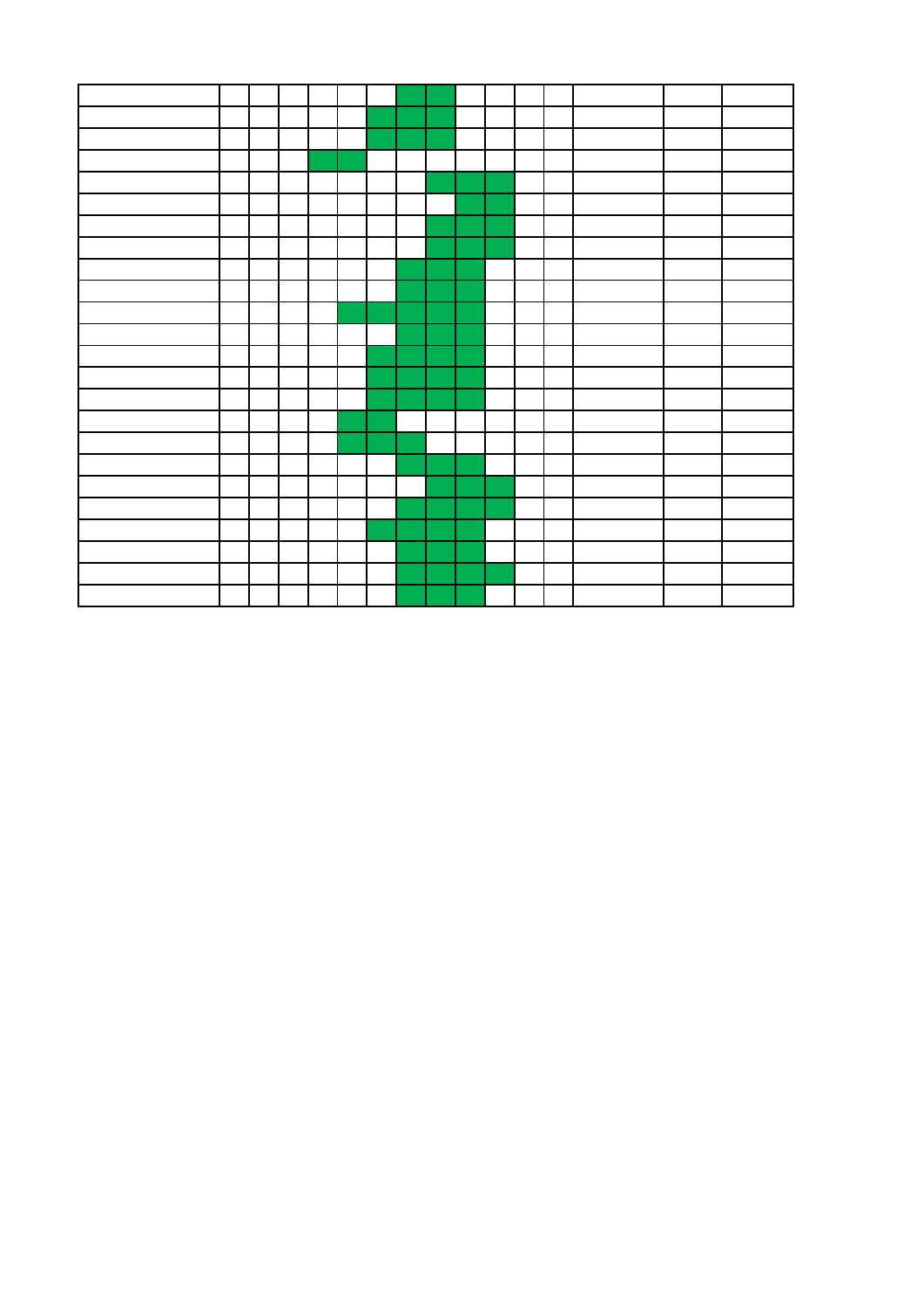Labels reqd